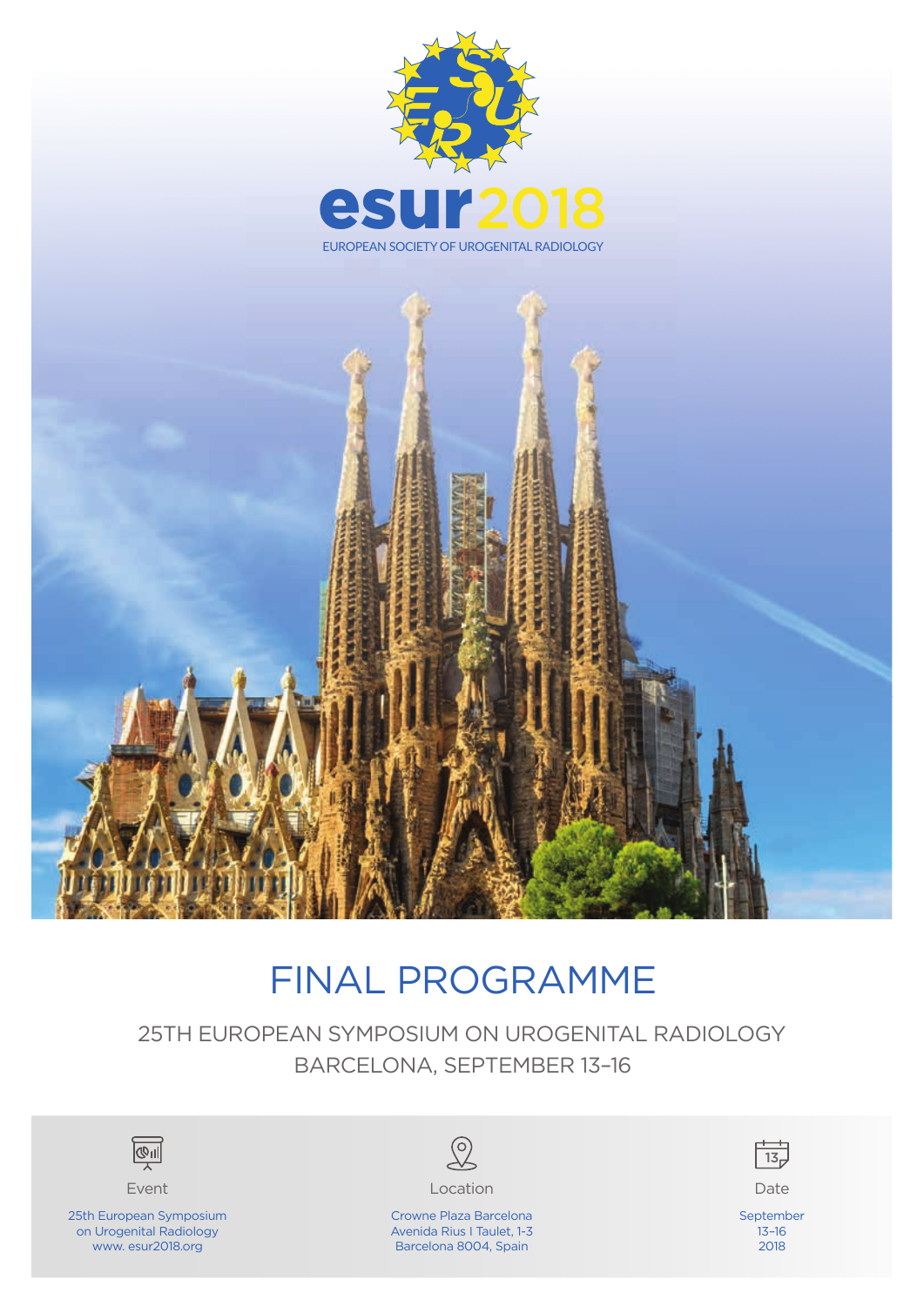

## WELCOME

Dear Colleagues,

On behalf of the European Society of Urogenital Radiology (ESUR), it is my great pleasure to invite you all to attend the upcoming  $25<sup>th</sup>$  Annual Meeting of the ESUR. The summit will be held in the lovely city of **Barcelona**, a cosmopolitan city with a valuable architectural and monumental heritage. The city enjoys a prime location with a warm climate and excellent transport links with the rest of Europe.

The local organising committee of the **ESUR 2018** is proud to prepare a programme of outstanding scientific quality, dedicated to Male and Female pelvic cancer, but also with sessions dedicated to most recent developments and challenges in Urogenital Imaging as well as to education and training.

I cordially invite you to join us in one of the most significant scientific events in the field of urogenital imaging, to take the opportunity to meet colleagues and friends, make new contacts and exchange knowledge and ideas.

Carlos Nicolau

## Important Information

Upon presenter's approval, presentation slides will be available for download from the ESUR 2018 website



Any questions? Contact our staff at the registration desk

Don't miss our Welcome Reception on Friday after the scientific sessions

Pick up your CME certificate from Friday, 12:00 onwards



### **esur**2018 2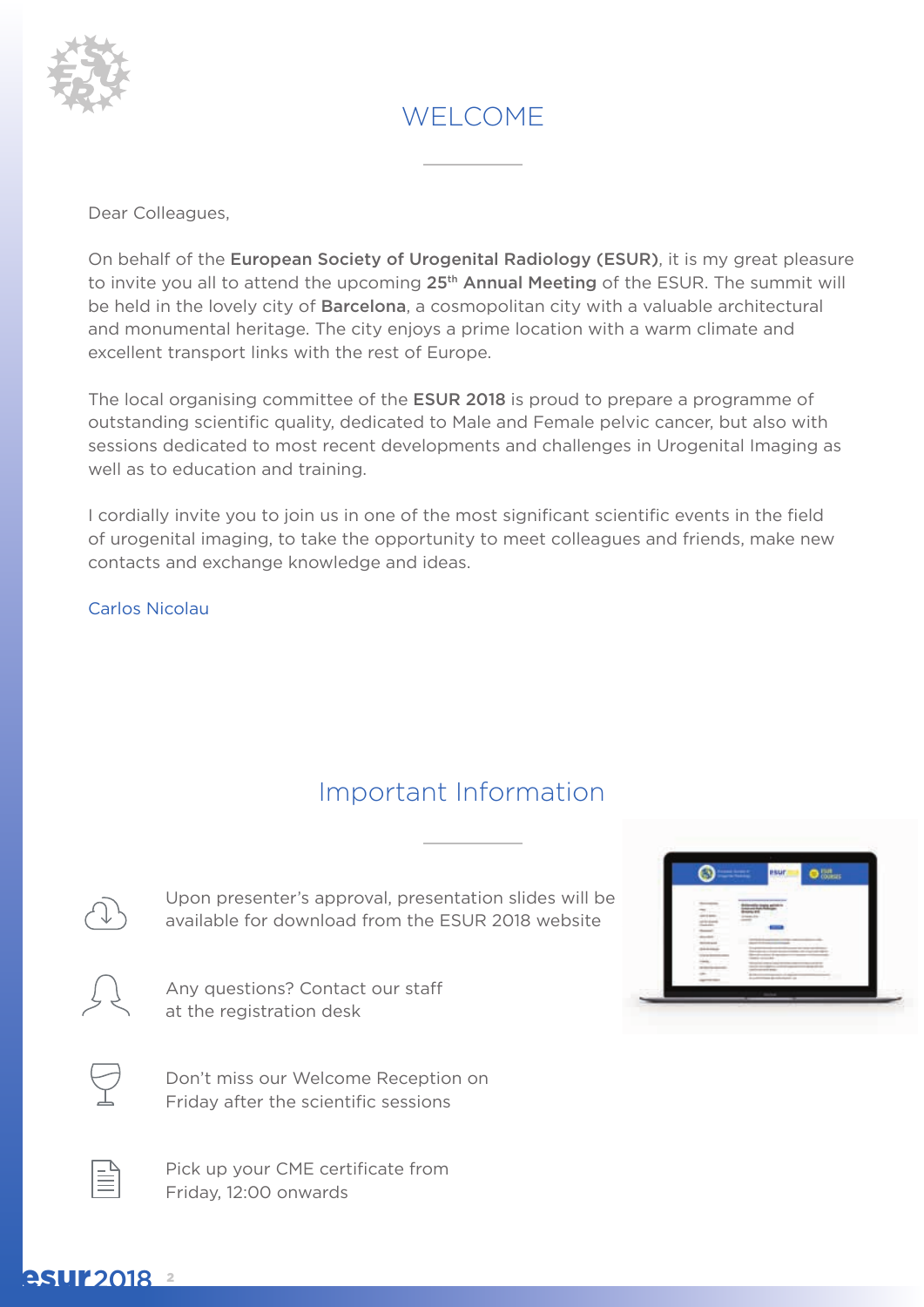## **CONTENTS**

| 5         | ORGANISING COMMITTEE       |
|-----------|----------------------------|
| $6 - 9$   | PROGRAMME OVERVIEW         |
| $10 - 21$ | SYMPOSIUM PROGRAMME        |
| $22 - 23$ | WORKSHOP OVERVIEW          |
| 24        | CME & DISCLOSURE STATEMENT |
| $24 - 25$ | <b>GENERAL INFORMATION</b> |
| 26        | SPONSORS                   |

<sup>3</sup> esur2018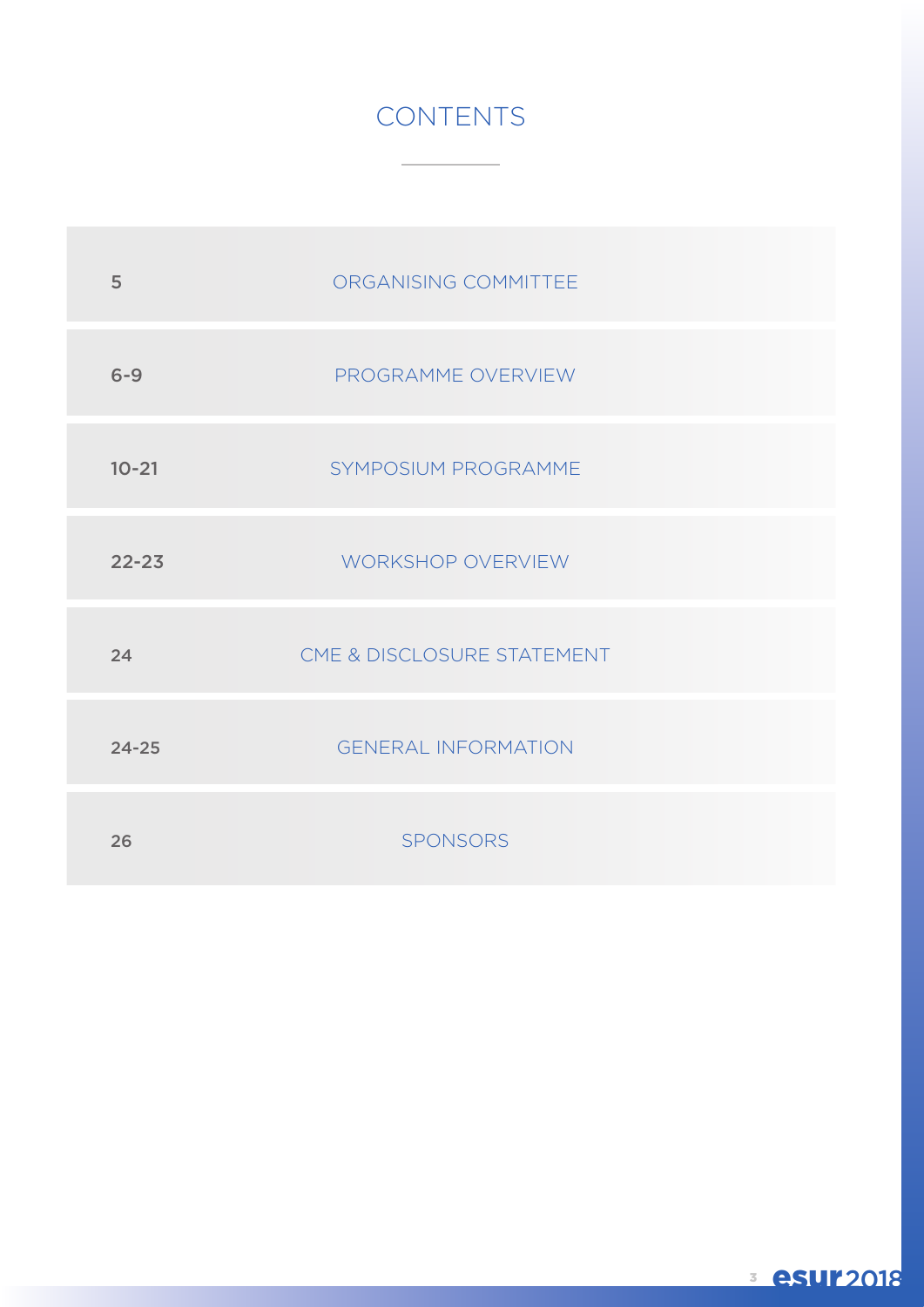

## ORGANISING COMMITTEE

LOCAL ORGANISING COMMITTEE

Laura Buñesch

Luis Donoso

Carlos Nicolau (Chairman)

Blanca Paño

Rafael Salvador

Carmen Sebastià (Secretary)

**SCIENTIFIC** ORGANISING COMMITTEE

Marie-France Bellin

Michele Bertolotto

Rosemarie Forstner

Roberto Garcia Figueiras

Tony Geoghan

Carlos Nicolau

Raymond Oyen

Evis Sala

Harriet Thoeny

Alberto Vargas

Kai Vilanova

Geert Villeirs

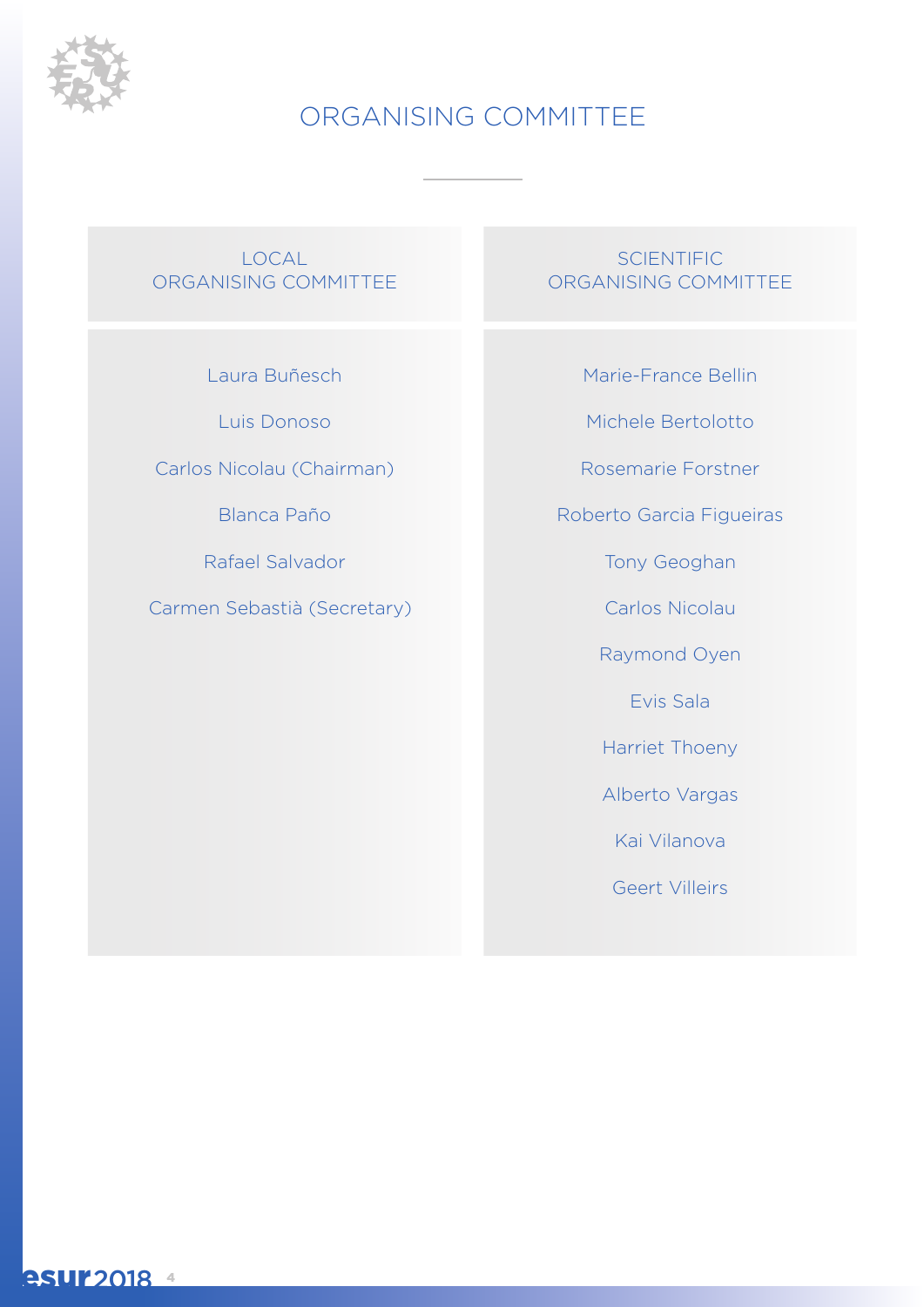## PROGRAMME OVERVIEW

## THURSDAY, SEPTEMBER 13

Members' Day (only for active ESUR members)

| <b>TIME</b> | Room 2                                        |
|-------------|-----------------------------------------------|
| 14:00-15:30 | Members <sup>2</sup> Scientific Paper Session |
| 15:30-15:45 | <b>Current ESUR Issues</b>                    |
| 15:45-16:30 | How I do it: Peritoneum, Urethra, Dual-CT     |
| 16:30-17:00 | <b>COFFEE BREAK</b>                           |
| 17:00-18:00 | Game: The many faces of Urogenital Radiology  |
| 18:00-19:30 | <b>ESUR General Assembly</b>                  |

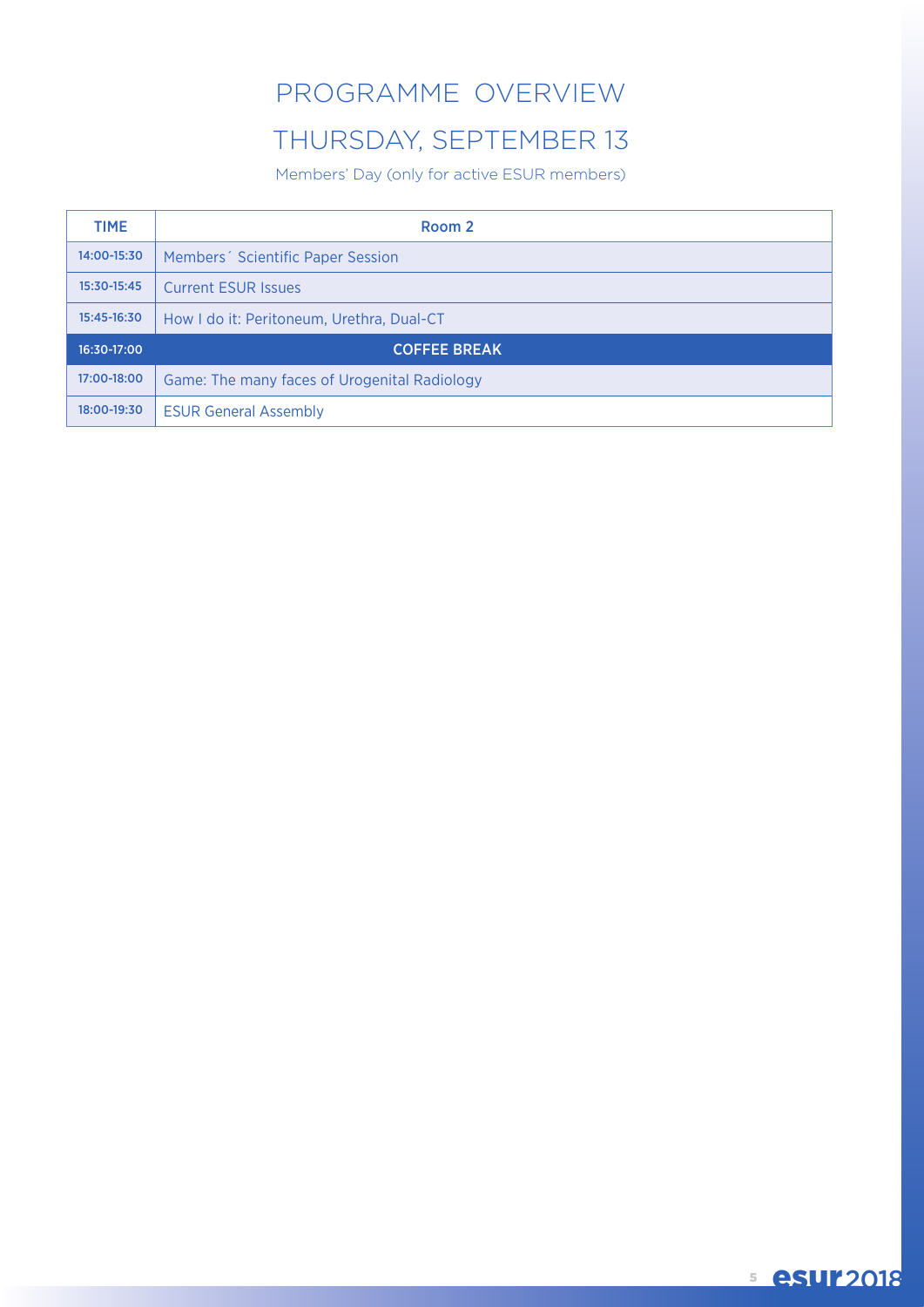

# PROGRAMME OVERVIEW FRIDAY, SEPTEMBER 14

| <b>TIME</b> | Room 1                                                                                                                 | <b>TIME</b> | Room <sub>2</sub>                                                                    | <b>TIME</b> | Room 3                                                                                       |
|-------------|------------------------------------------------------------------------------------------------------------------------|-------------|--------------------------------------------------------------------------------------|-------------|----------------------------------------------------------------------------------------------|
| 09:00-10:30 | <b>Renal Cancer Imaging</b>                                                                                            | 09:00-10:30 | Workshop:<br>Standardized<br>reporting of adnexal<br>masses                          | 09:00-10:30 | <b>Workshop: Prostate</b><br>cancer: The<br>magnetised needle,<br>where does it<br>point to? |
| 10:30-11:00 |                                                                                                                        |             | <b>COFFEE BREAK</b>                                                                  |             |                                                                                              |
| 11:00-12:30 | <b>Central Course</b><br><b>Bladder cancer:</b><br><b>Conventional Imaging</b><br>(MR, CT) in MIBC<br>mpMRI: Technical | 11:00-12:00 | Workshop: Imaging<br>the pregnant patient                                            | 11:00-12:30 | <b>Scientific Paper</b><br>Session - Adrenal-<br>Kidney-<br><b>Excretory tract</b>           |
|             | requirement, VI-RADS<br>1.0, Correct imaging<br>interpretation after<br>treatment                                      | 12:00-12:30 | Workshop:<br>Endometriosis, a<br>diagnostic challenge:<br>From beginner<br>to winner |             |                                                                                              |
| 12:30-13:30 | Future is coming<br>- Artificial<br>Intelligence Guide to<br>Radiogenomics                                             | 12:30-13:30 | <b>Pelvic Floor Imaging</b><br>group "Plenary<br><b>Session Topics"</b>              |             |                                                                                              |
| 13:30-13:45 |                                                                                                                        |             | <b>LUNCH BREAK</b>                                                                   |             |                                                                                              |
| 13:45-14:45 | <b>Industry Sponsored</b><br>Symposium - Safety<br><b>Considerations In</b><br><b>Contrast Enhanced</b><br>Procedures  |             |                                                                                      |             |                                                                                              |
| 14:45-16:15 | <b>Central Course</b><br><b>Uterine Cervix cancer:</b><br>Diagnosis, Staging,<br>Follow-up and pitfalls                | 14:45-16:15 | <b>Workshop: Excretory</b><br>tract                                                  | 14:45-16:15 | <b>Workshop: Prostate</b><br>cancer: The<br>magnetised needle,<br>where does it point to?    |
| 16:15-17:15 | <b>ASAR Session:</b><br>Advances in<br>cancer therapy                                                                  | 16:15-17:15 | Workshop:<br>Leiomyoma and<br><b>Sarcomas</b>                                        | 16:15-17:20 | <b>Scientific Paper</b><br>Session - Gyne                                                    |
| 17:15-17:30 |                                                                                                                        |             | <b>COFFEE BREAK</b>                                                                  |             |                                                                                              |
| 17:30-18:30 | <b>Opening Ceremony</b><br>- Advances in Ovary<br>and Prostate Imaging                                                 |             |                                                                                      |             |                                                                                              |

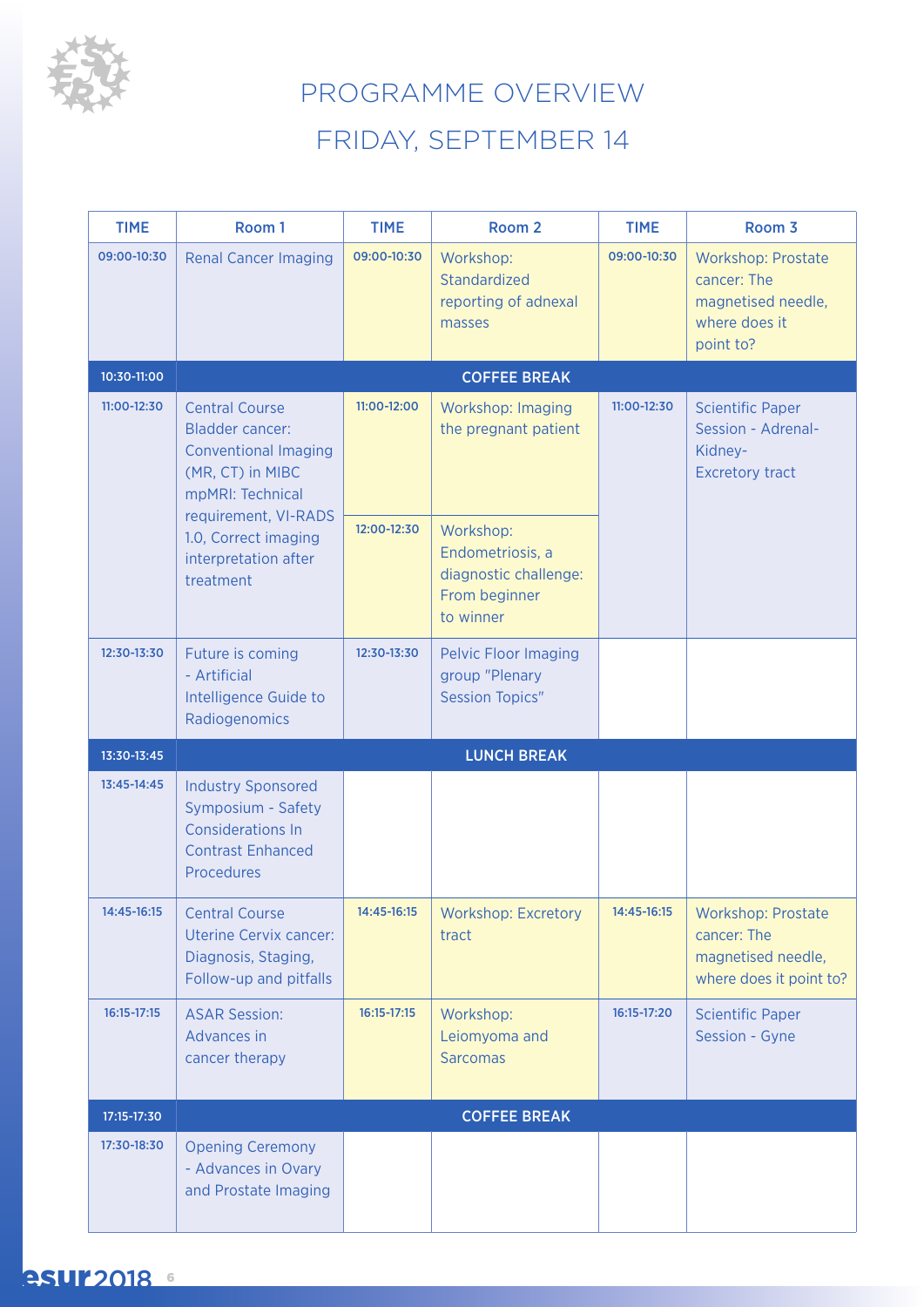# PROGRAMME OVERVIEW SATURDAY, SEPTEMBER 15

| <b>TIME</b> | Room 1                                                                                      | <b>TIME</b> | Room <sub>2</sub>                                                                   | <b>TIME</b> | Room 3                                                                                  |
|-------------|---------------------------------------------------------------------------------------------|-------------|-------------------------------------------------------------------------------------|-------------|-----------------------------------------------------------------------------------------|
| 08:30-10:00 | <b>Central Course</b><br>Ovarian cancer:<br>Diagnosis, Staging,<br>Follow-up and pitfalls   | 08:30-10:00 | Urogenital<br>emergencies                                                           | 08:30-10:00 | <b>Scientific Paper</b><br>Session - Prostate                                           |
| 10:00-10:30 |                                                                                             |             | <b>COFFEE BREAK</b>                                                                 |             |                                                                                         |
| 10:30-12:00 | <b>ESGAR-ESUR Joint</b><br>Session - Diffusion<br><b>MRI</b>                                | 10:30-11:30 | Workshop:<br>Standardized reporting<br>of adnexal masses<br>(clinical case session) | 10:30-12:00 | Workshop: A primer<br>to read MRI of the<br>prostate including<br>PIRADS 2 and beyond   |
|             |                                                                                             |             |                                                                                     |             |                                                                                         |
| 12:00-13:00 | Testicular cancer -<br>How to manage today                                                  | 12:00-13:00 | <b>Pediatric Urogenital</b><br><b>Session</b>                                       | 12:00-13:00 | <b>Workshop Session:</b><br>Adrenal disorders and<br>Unusual genitourinary<br>neoplasms |
| 13:00-14:15 |                                                                                             |             | <b>LUNCH BREAK</b>                                                                  |             |                                                                                         |
| 14:15-15:45 | <b>Central Course</b><br>Prostate cancer:                                                   | 14:15-15:15 | Workshop:<br>Uterine congenital                                                     | 14:15-15:35 | How I do it:<br>Adrenal masses,                                                         |
|             | Diagnosis, Staging,<br>Follow-up and pitfalls                                               |             | abnormalities and<br>clinical implications                                          |             | renal transplant,<br>endometriosis,<br>bladder tumors                                   |
| 15:45-16:45 | <b>SAR Honorary</b><br>Lecture - Advances in<br>molecular imaging for<br>urogenital cancers | 15:45-17:15 | <b>Contrast Media Safety</b><br>Session                                             | 15:45-17:15 | Hands on pelvic floor<br>workshop                                                       |
| 16:45-17:15 | mpMRI Prostate-<br>Prostatitis can spoil<br>the party!                                      |             |                                                                                     |             |                                                                                         |
| 17:15-17:30 |                                                                                             |             | <b>COFFEE BREAK</b>                                                                 |             |                                                                                         |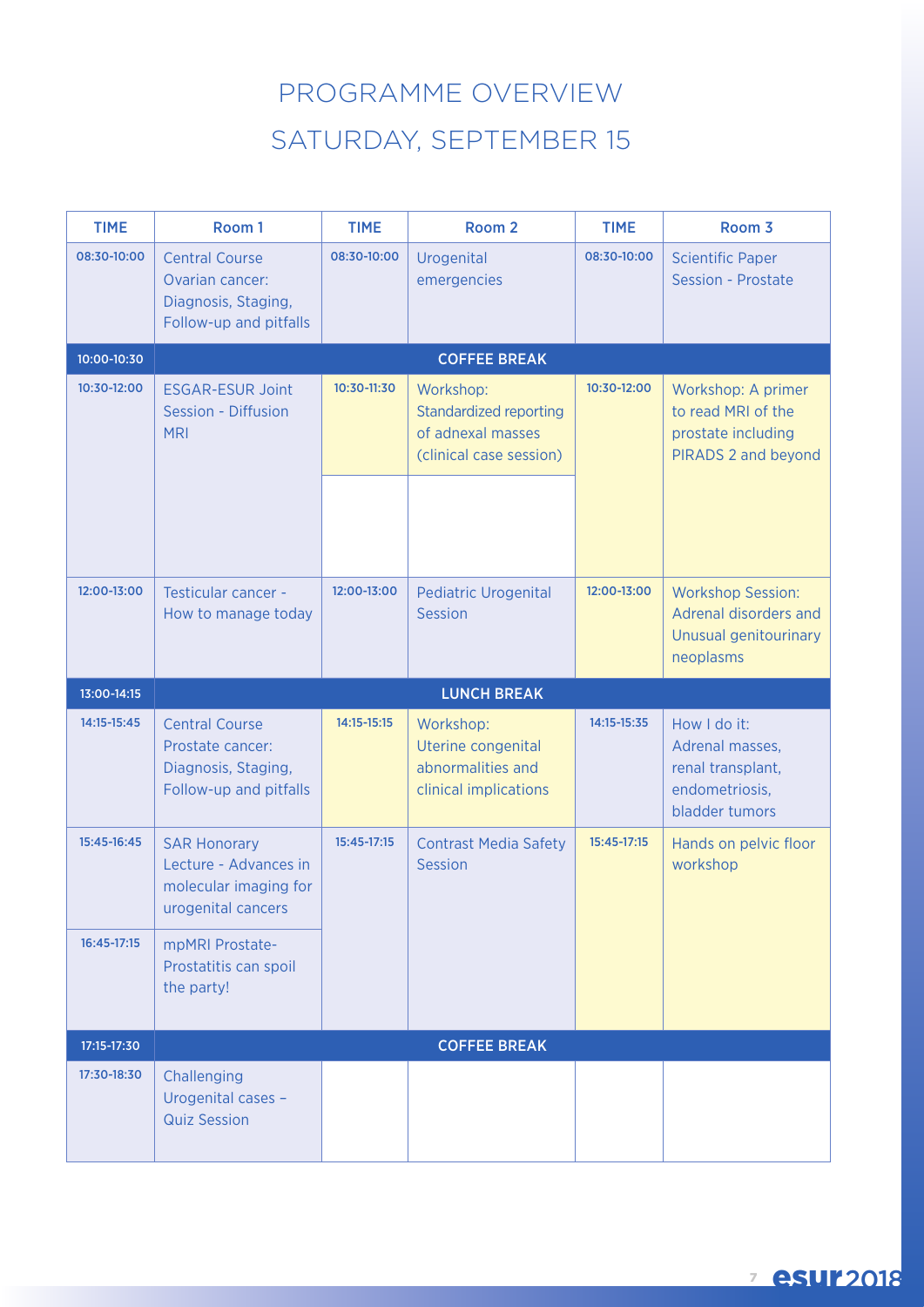

# PROGRAMME OVERVIEW SUNDAY, SEPTEMBER 16

| <b>TIME</b> | Room 1                                                                                        | <b>TIME</b> | Room 2                                                              | <b>TIME</b> | Room 3                                                                    |
|-------------|-----------------------------------------------------------------------------------------------|-------------|---------------------------------------------------------------------|-------------|---------------------------------------------------------------------------|
| 08:30-10:00 | Ablation of the kidney                                                                        | 08:30-10:00 | Hands on pelvic floor<br>workshop                                   | 08:30-10:00 | <b>Scientific Paper</b><br>Session - Scrotum,<br><b>Bladder, Prostate</b> |
| 10:00-10:30 |                                                                                               |             | <b>COFFEE BREAK</b>                                                 |             |                                                                           |
| 10:30-12:00 | <b>Central Course</b><br>Endometrial cancer:<br>Diagnosis, Staging,<br>Follow-up and pitfalls | 10:30-12:00 | <b>Workshop: Pitfalls</b><br>and tricks on mpMRI<br>of the prostate |             |                                                                           |
| 12:00-13:00 | <b>Gynecological cancer:</b><br>PET-CT, Vulvar cancer                                         | 12:00-13:00 | Workshop: MRI of the<br>penis                                       |             |                                                                           |
| 13:00-13:30 | <b>Closing &amp; Awardings</b>                                                                |             |                                                                     |             |                                                                           |

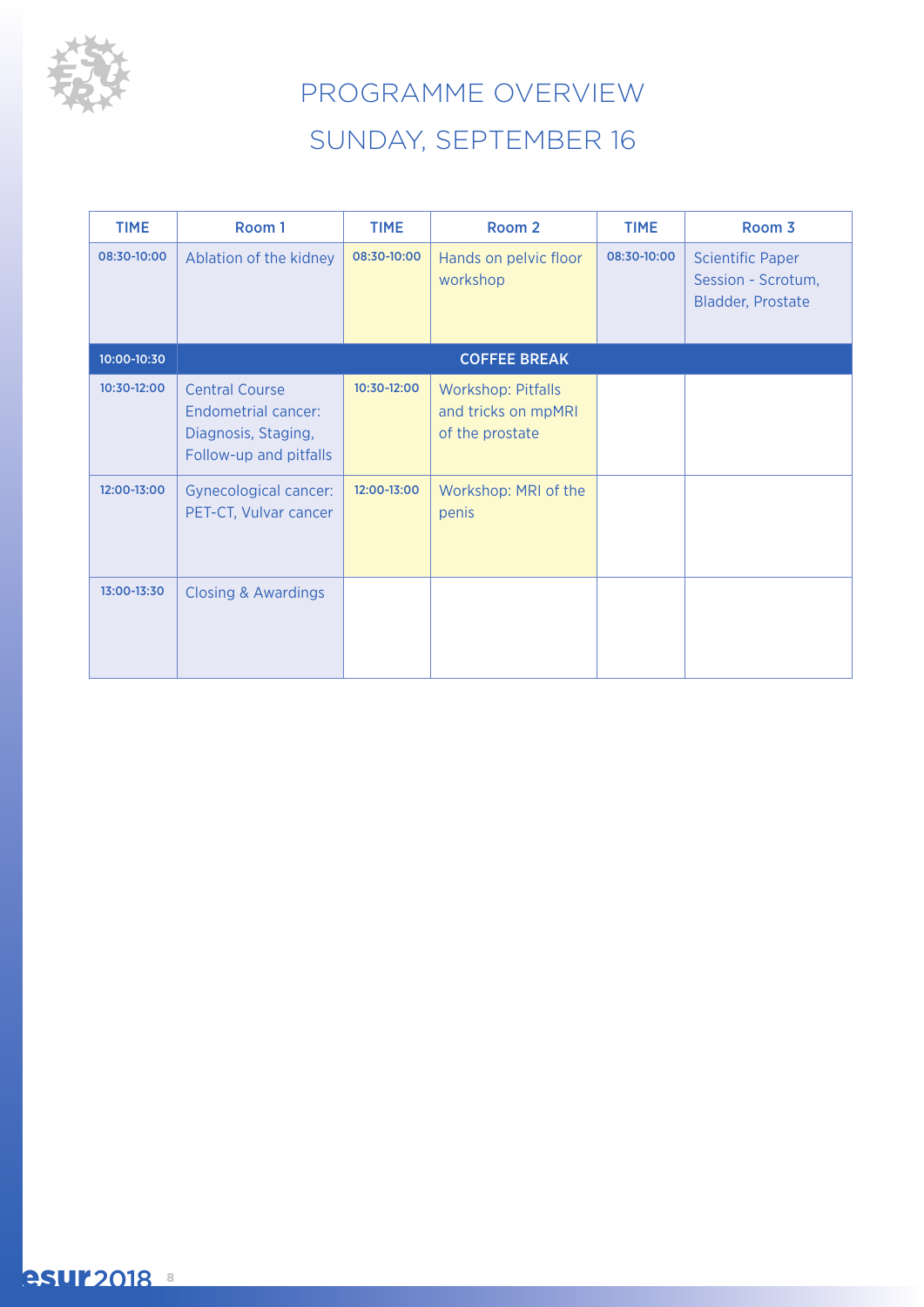# SYMPOSIUM PROGRAMME THURSDAY, SEPTEMBER 13

| 14:00-15:30 | <b>Members' Scientific Paper Session</b>                                                                                                                                                                       | Room <sub>2</sub>              |
|-------------|----------------------------------------------------------------------------------------------------------------------------------------------------------------------------------------------------------------|--------------------------------|
|             | Moderator: L. Buñesch, Barcelona/ES, T. Geoghegan, Dublin/IE                                                                                                                                                   |                                |
| 14:00       | Role of positron emission tomography computed tomography in screening metastasis<br>of renal cell carcinoma                                                                                                    | A.H. Afifi,<br>Alexandria/EG   |
| 14:09       | Stripped fetal vessel sign: MRI appearance of a novel pathological finding in patients<br>with invasive placenta                                                                                               | K. Zafeiropoulou,<br>Athens/GR |
| 14:18       | Epididymal more than testicular abnormalities are associated with the occurrence<br>of antisperm antibodies as evaluated by the MAR test                                                                       | F. Lotti,<br>Florence/IT       |
| 14:27       | When is midline prostatic cysts investigation of clinical value in the work-up of males<br>of infertile couples?                                                                                               | F. Lotti,<br>Florence/IT       |
| 14:36       | Performance characteristics of the Prostate Imaging Reporting and Data System<br>(PIRADS) and prostate Magnetic Resonance Imaging (MRI) prior to radical prostatectomy<br>- Which prostate cancers are missed? | J. Wallström,<br>Gothenburg/SE |
| 14:45       | The role of MRI in congenital malformation: Preliminary results of a multidisciplinary<br>approach                                                                                                             | L. Russo.<br>Rome/IT           |
| 14:54       | Uterine Artery Embolization - Assessment of treatment efficacy in uterine fibroids using<br>pre- and post- procedural MRI, a single centre experience                                                          | A.S. Moreira,<br>Maia/PT       |
| 15:03       | Microwave Ablation of Renal Tumors                                                                                                                                                                             | A. Magnusson,<br>Uppsala/SE    |
| 15:12       | Implementation of very low dose CT for confirmation of urinary stone presence                                                                                                                                  | D. Raskin,<br>Tel Hashomer/IL  |
| 15:21       | What are the Indications for Prophylactic Embolization of Renal Angiomyolipomas,<br>a review of the current evidence in the literature?                                                                        | T. Geoghegan,<br>Dublin/IE     |

| 15:30-15:45 | <b>Current ESUR Issues</b>                | Room 2                          |
|-------------|-------------------------------------------|---------------------------------|
|             | R. Oyen, Leuven/BE                        |                                 |
|             |                                           | <b>esur2018</b>                 |
| 15:45-16:30 | How I do it: Peritoneum, Urethra, Dual-CT | Room 2                          |
|             | Moderator: C. Nicolau, Barcelona/ES       |                                 |
| 15:45       | Evaluation of the peritoneum              | S. Nougaret, Montpellier/FR     |
| 16:00       | Evaluation of the urethra                 | P. Ramchandani, Philadelphia/US |
| 16:15       | Dual energy-CT                            | G. Tardáguila, Vigo/ES          |

### 16:30-17:00 COFFEE BREAK

## **9 esur2018**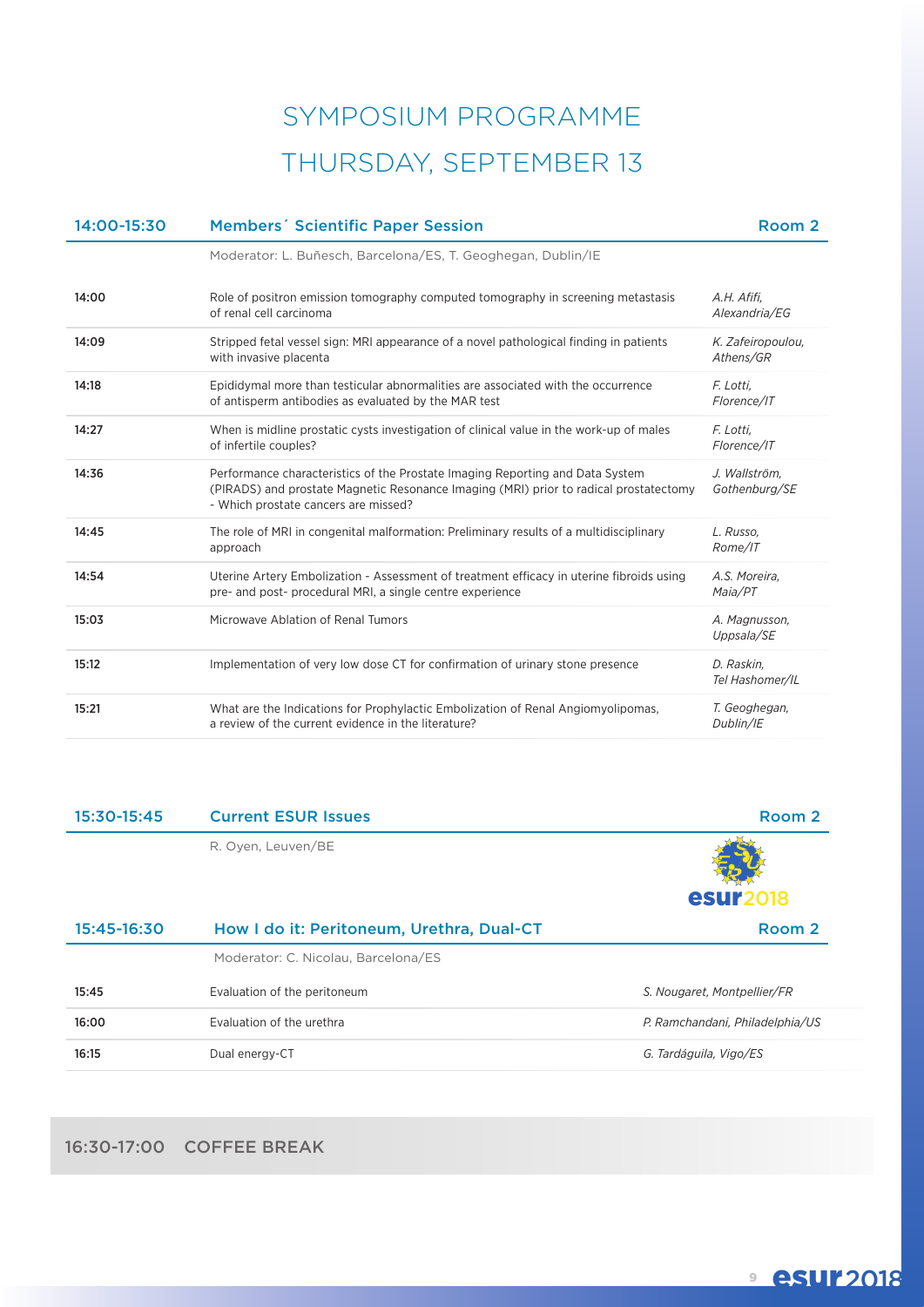

| 17:00-18:00 | <b>Game: The many faces of Urogenital Radiology</b>        |                          | Room 2 |
|-------------|------------------------------------------------------------|--------------------------|--------|
|             | Presenters: A. Ertmer, Zurich/CH, C. Nicolau, Barcelona/ES |                          |        |
|             | Team A                                                     | Team B                   |        |
|             | S. Nougaret, Montpellier/FR                                | N. Grenier, Bordeaux/FR  |        |
|             | E. Sala, Cambridge/UK                                      | A. Padhani. Northwood/UK |        |
|             | I. Thomassin-Naggara, Paris/FR                             | A. Vargas, New York/US   |        |
|             |                                                            |                          |        |

18:00-19:30 ESUR General Assembly Room 2

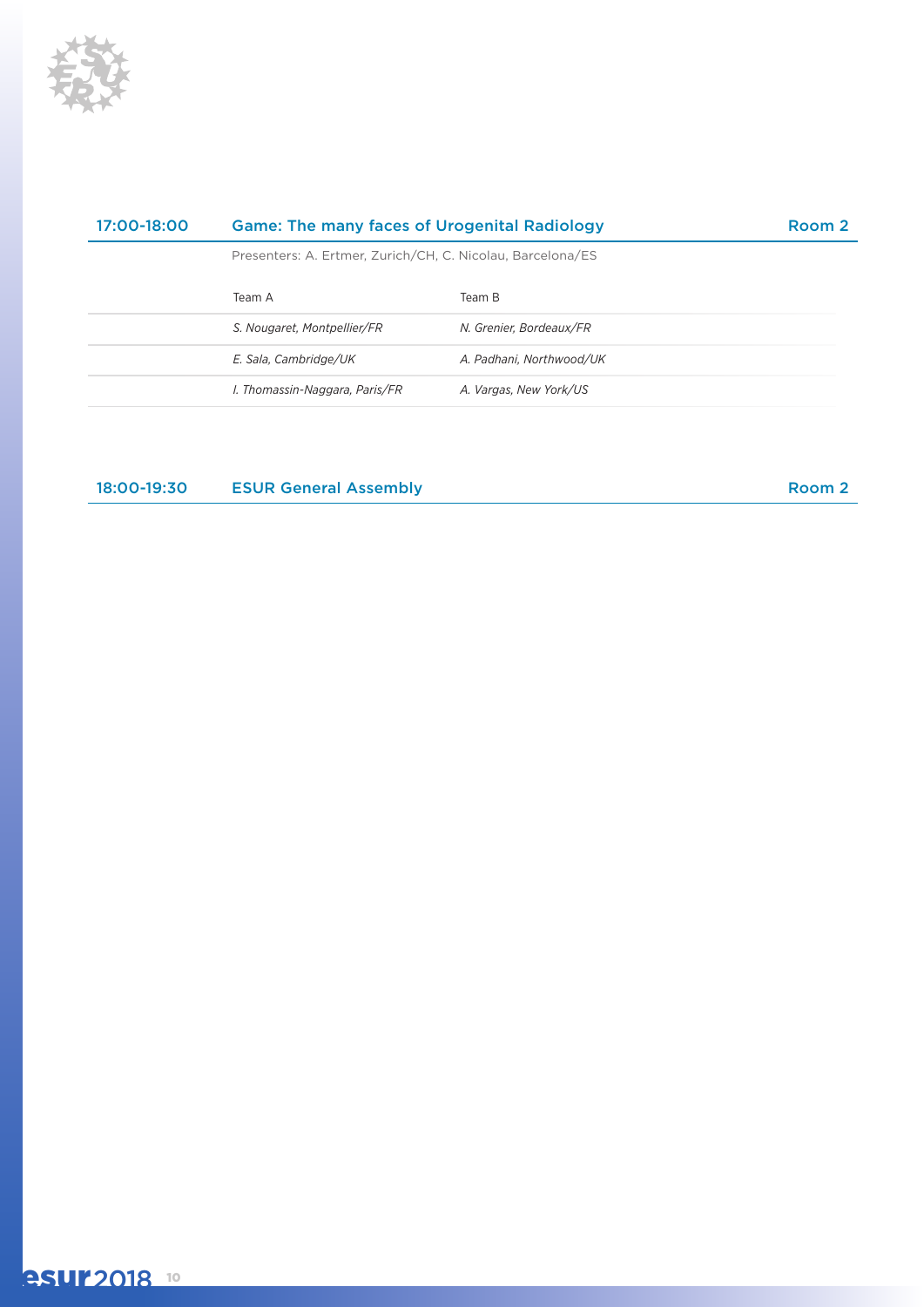# SYMPOSIUM PROGRAMME FRIDAY, SEPTEMBER 14

| 09:00-10:30 | <b>Renal Cancer Imaging</b>                                                                                                                                                    | Room 1                            |
|-------------|--------------------------------------------------------------------------------------------------------------------------------------------------------------------------------|-----------------------------------|
|             | Moderator: N. Grenier, Bordeaux/FR                                                                                                                                             |                                   |
| 09:00       | Diagnosis and management of type 2f renal cystic lesions                                                                                                                       | O. Helenon, Paris/FR              |
| 09:20       | Multiparametric MRI of small solid renal masses                                                                                                                                | N. Grenier, Bordeaux/FR           |
| 09:40       | Radiomics for further characterization using quantitative imaging                                                                                                              | N. Grenier, Bordeaux/FR           |
| 10:00       | The Kidney Cancer Overdiagnosis Problem: How Radiologists can fix it                                                                                                           | S. Silverman, Boston/US           |
| 10:20       | Discussion                                                                                                                                                                     |                                   |
| 09:00-10:30 | <b>Workshop: Standardized reporting</b><br>of adnexal masses                                                                                                                   | Room <sub>2</sub>                 |
|             | Moderator: C. Sebastià, Barcelona/ES                                                                                                                                           |                                   |
| 09:00       | Introduction to lexicon                                                                                                                                                        | I. Thomassin-Naggara, Paris/FR    |
| 09:15       | Cystic lesions                                                                                                                                                                 | A. Guerra, Lisbon/PT              |
| 09:35       | Cystic Solid lesions                                                                                                                                                           | A. Rockall, London/UK             |
| 09:55       | Solid masses                                                                                                                                                                   | E. Sadowski, New York/US          |
|             |                                                                                                                                                                                |                                   |
| 09:00-10:30 | <b>Workshop: Prostate cancer:</b><br>The magnetised needle, where does it point to?                                                                                            | Room 3                            |
|             | J. Richenberg, Brighton/UK                                                                                                                                                     |                                   |
|             | O. Rouviere, Lyon/FR                                                                                                                                                           | Compulsory<br><b>Registration</b> |
|             | I. Schoots, Rotterdam/NL                                                                                                                                                       |                                   |
|             |                                                                                                                                                                                |                                   |
| 10:30-11:00 | <b>COFFEE BREAK</b>                                                                                                                                                            |                                   |
| 11:00-12:30 | <b>Central Course Bladder cancer: Conventional</b><br>Imaging (MR, CT) in MIBC mpMRI: Technical<br>requirement, VI-RADS 1.0, Correct imaging<br>interpretation after treatment | Room 1                            |
|             | Moderator: Y. Narumi, Osaka/JP                                                                                                                                                 |                                   |
| 11:00       | Unmet needs in bladder cancer imaging                                                                                                                                          | A. Vargas, New York/US            |
| 11:20       | Conventional Imaging (MR, CT)                                                                                                                                                  | V.F. Muglia, Ribeirao Preto/BR    |
| 11:40       | mpMRI: Technical considerations                                                                                                                                                | M. Takeuchi, Nagoya/JP            |
| 12:00       | VI-RADS 1.0: MRI Scoring for BCa                                                                                                                                               | V. Panebianco, Rome/IT            |
| 12:20       | Discussion                                                                                                                                                                     |                                   |

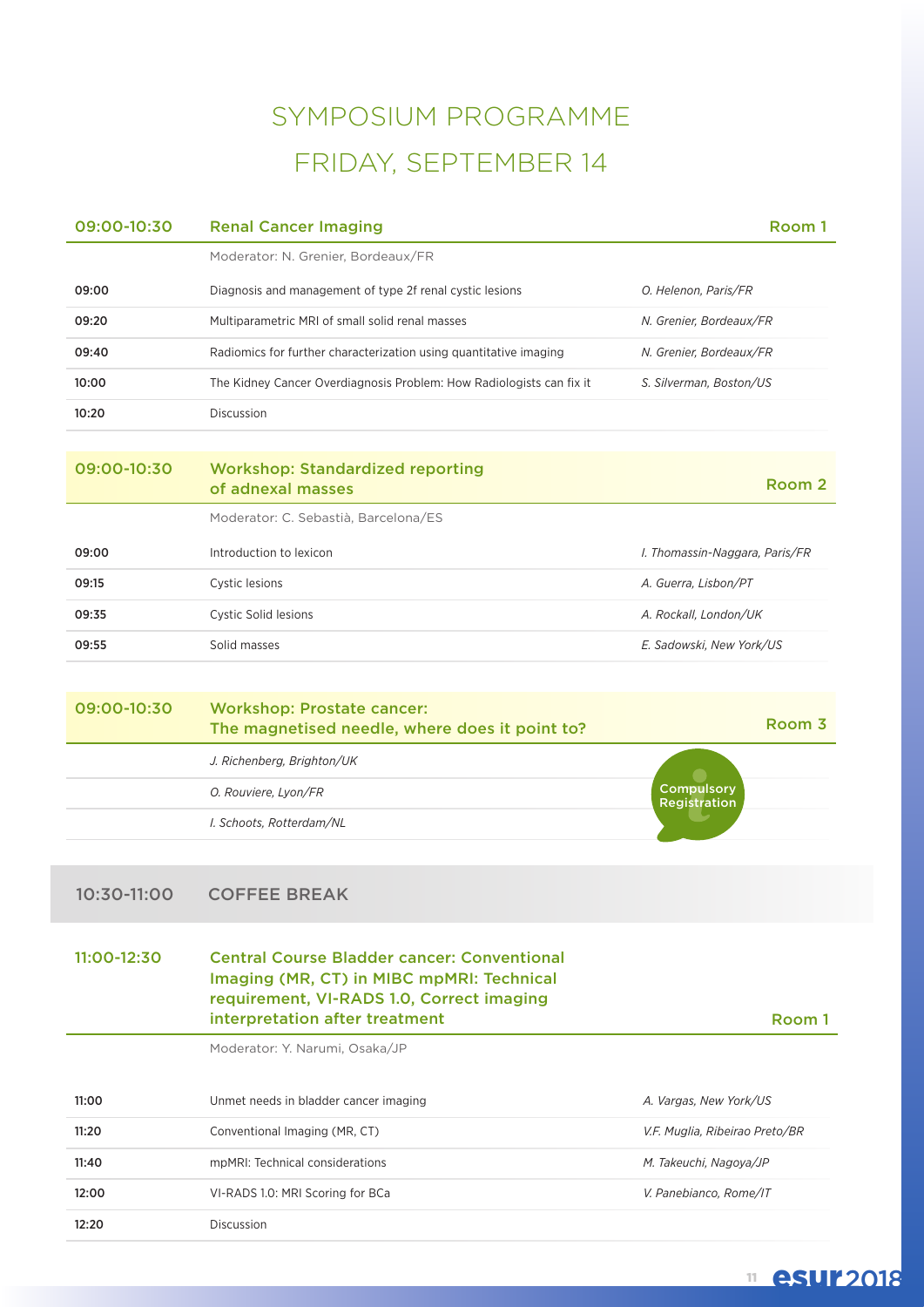

| $11:00-12:00$ | Workshop: Imaging the pregnant patient | Room 2                  |
|---------------|----------------------------------------|-------------------------|
|               | Moderator: M. Weston, Leeds/UK         |                         |
| 11:00         | Placental disorders                    | G. Masselli. Rome/IT    |
| 11:20         | Acute pain in the pregnant patient     | M. Weston, Leeds/UK     |
| 11:40         | Cancer in the pregnant patient         | C. Bourgioti, Athens/GR |

| 11:00-12:30 | <b>Scientific Paper Session - Adrenal-Kidney-Excretory tract</b>                                                                                          | Room 3                        |
|-------------|-----------------------------------------------------------------------------------------------------------------------------------------------------------|-------------------------------|
|             | Moderator: R. Salvador, Barcelona/ES                                                                                                                      |                               |
| 11:00       | Characterization of Adrenal Lesions at Chemical Shift MRI: Comparison of 1.5T and 3T MRI                                                                  | I. Hekimsov.<br>Istanbul/TR   |
| 11:09       | Evaluation of adrenal masses using FIESTA (Gradient balanced echo imaging) MRI<br>sequence                                                                | G. Pekindil,<br>Istanbul/TR   |
| 11:18       | Ureteral metastasis: An uncommon finding of metastatic disease in primary neoplasms.<br>Literature review and our centre's case series report             | C. Zwanzger,<br>Barcelona/ES  |
| 11:27       | Single system ectopic ureter (SSEU) in girls: A clinical and imaging challenge                                                                            | S. B. Grover,<br>New Delhi/IN |
| 11:36       | Discrimination of papillary renal cell carcinoma from benign proteinaceous cyst based<br>on iodine and water content on rapid kV-switching dual-energy CT | I. Camlidag.<br>Samsun/TR     |
| 11:45       | CT-Guided Cryoablation of Small Renal Masses                                                                                                              | L. Aarup Duus,<br>Odense/DK   |
| 11:54       | Renal function outcome after ablation or surgical resection of renal tumors - Evaluation<br>using the split renal function                                | V. Acosta Ruiz,<br>Uppsala/SE |
|             | <b>Poster Snapshots</b>                                                                                                                                   |                               |
| 12:03       | Unenhanced attenuation and histogram analysis in CT diagnosis of adrenal tumors                                                                           | P. Szasz.<br>Olomouc/CZ       |
| 12:12       | <b>Discussion</b>                                                                                                                                         |                               |
|             |                                                                                                                                                           |                               |
| 12:00-12:30 | Workshop: Endometriosis, a diagnostic challenge:<br><b>From beginner to winner</b>                                                                        | Room 2                        |

A. Ertmer, Zurich/CH

| 12:30-13:30 | Future is coming - Artificial Intelligence and<br><b>Guide to Radiogenomics</b> | Room 1                  |
|-------------|---------------------------------------------------------------------------------|-------------------------|
|             | Moderator: C. Sebastià, Barcelona/ES                                            |                         |
| 12:30       | Artificial Intelligence                                                         | L. Donoso. Barcelona/ES |
| 13:00       | Guide to Radiogenomics                                                          | A. Vargas, New York/US  |

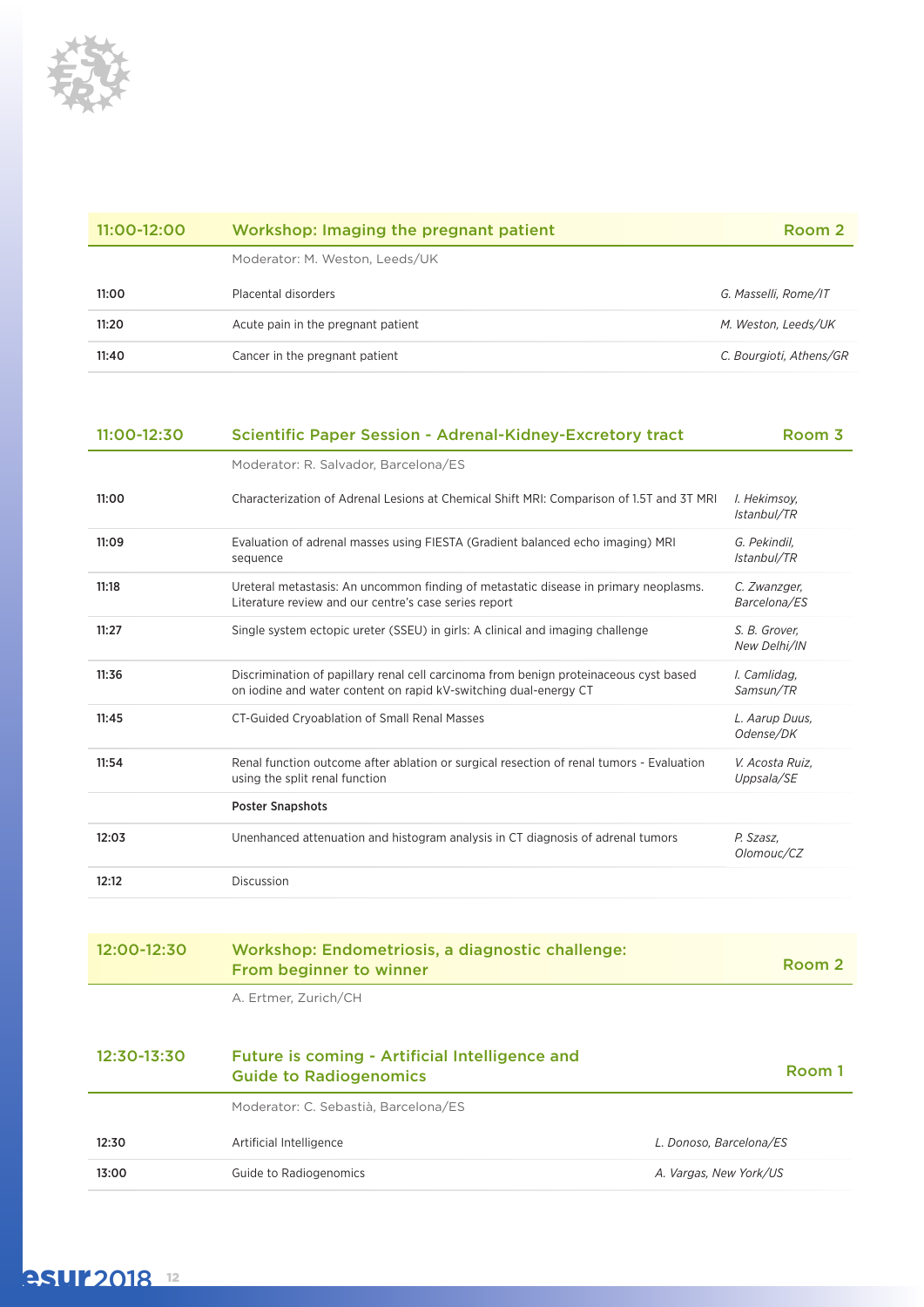| 12:30-13:30 | <b>Pelvic Floor Imaging group "Plenary Session Topics"</b>                                                            | Room 2                       |
|-------------|-----------------------------------------------------------------------------------------------------------------------|------------------------------|
|             | Moderators: G. Masselli, Rome/IT, S. Sousa, Lisbon/PT                                                                 |                              |
| 12:30       | MR Imaging of pelvic floor: Current Implications for patients management<br>and new Horizons                          | R.F. El Sayed.<br>Cairo/EG   |
| 12:50       | How to develop and sustain a successful pelvic floor imaging practice: Reflections from<br>pelvic floor imaging Group | L. Manganaro.<br>Rome/IT     |
| 13:10       | Pelvic Floor US: Essentials for a diagnostic Examination and report: Reflections from<br>pelvic floor imaging Group   | A. Stankiewicz.<br>Lublin/PL |

### 13:30-13:45 COFFEE BREAK

| Moderator: C. Catalano, Rome/IT<br>Contrast-enhanced CT: Approaches to minimizing safety concerns<br>H. Michaely, Mannheim/DE<br>13:45<br>14:15<br>Contrast-enhanced MRI: How do changing EU regulations impact<br>C. Catalano, Rome/IT<br>daily practice?<br>14:45-16:15<br><b>Central Course Uterine Cervix cancer: Diagnosis,</b><br><b>Staging, Follow-up and pitfalls</b><br>A. Tsili, Ioannina/GR<br>14:45<br>Role of imaging in diagnosis and fertility preservation<br>A. Kido, Kyoto/JP<br>15:05<br>Imaging staging and treatment planning<br>A. Tsili, Ioannina/GR<br>Imaging of the treated cervix<br>L. Manganaro, Rome/IT<br>15:25<br>Case based review: Tips and tricks<br>C. Bourgioti, Athens/GR<br>15:45<br>16:05<br>Discussion<br>14:45-16:15<br><b>Workshop: Excretory tract</b><br>Moderator: P. Nikolaidis, Chicago/US<br>14:45<br>Upper and Lower Tract Urothelial Carcinoma<br>P. Nikolaidis, Chicago/US<br>15:30<br>Imaging of Urinary diversions<br>S. Hilton, Pennsylvania/US<br>14:45-16:15<br>Workshop: Prostate cancer: The magnetised needle,<br>where does it point to?<br>J. Richenberg, Brighton/UK<br>Compulsory<br>O. Rouviere, Lyon/FR<br>Registration<br>I. Schoots, Rotterdam/NL | 13:45-14:45 | <b>Industry Sponsored Symposium - Safety considerations</b><br>In contrast enhanced procedures |                                   |  |
|------------------------------------------------------------------------------------------------------------------------------------------------------------------------------------------------------------------------------------------------------------------------------------------------------------------------------------------------------------------------------------------------------------------------------------------------------------------------------------------------------------------------------------------------------------------------------------------------------------------------------------------------------------------------------------------------------------------------------------------------------------------------------------------------------------------------------------------------------------------------------------------------------------------------------------------------------------------------------------------------------------------------------------------------------------------------------------------------------------------------------------------------------------------------------------------------------------------------|-------------|------------------------------------------------------------------------------------------------|-----------------------------------|--|
|                                                                                                                                                                                                                                                                                                                                                                                                                                                                                                                                                                                                                                                                                                                                                                                                                                                                                                                                                                                                                                                                                                                                                                                                                        |             |                                                                                                |                                   |  |
|                                                                                                                                                                                                                                                                                                                                                                                                                                                                                                                                                                                                                                                                                                                                                                                                                                                                                                                                                                                                                                                                                                                                                                                                                        |             |                                                                                                |                                   |  |
|                                                                                                                                                                                                                                                                                                                                                                                                                                                                                                                                                                                                                                                                                                                                                                                                                                                                                                                                                                                                                                                                                                                                                                                                                        |             |                                                                                                |                                   |  |
|                                                                                                                                                                                                                                                                                                                                                                                                                                                                                                                                                                                                                                                                                                                                                                                                                                                                                                                                                                                                                                                                                                                                                                                                                        |             |                                                                                                | Room 1                            |  |
|                                                                                                                                                                                                                                                                                                                                                                                                                                                                                                                                                                                                                                                                                                                                                                                                                                                                                                                                                                                                                                                                                                                                                                                                                        |             |                                                                                                |                                   |  |
|                                                                                                                                                                                                                                                                                                                                                                                                                                                                                                                                                                                                                                                                                                                                                                                                                                                                                                                                                                                                                                                                                                                                                                                                                        |             |                                                                                                |                                   |  |
|                                                                                                                                                                                                                                                                                                                                                                                                                                                                                                                                                                                                                                                                                                                                                                                                                                                                                                                                                                                                                                                                                                                                                                                                                        |             |                                                                                                |                                   |  |
|                                                                                                                                                                                                                                                                                                                                                                                                                                                                                                                                                                                                                                                                                                                                                                                                                                                                                                                                                                                                                                                                                                                                                                                                                        |             |                                                                                                |                                   |  |
|                                                                                                                                                                                                                                                                                                                                                                                                                                                                                                                                                                                                                                                                                                                                                                                                                                                                                                                                                                                                                                                                                                                                                                                                                        |             |                                                                                                |                                   |  |
|                                                                                                                                                                                                                                                                                                                                                                                                                                                                                                                                                                                                                                                                                                                                                                                                                                                                                                                                                                                                                                                                                                                                                                                                                        |             |                                                                                                |                                   |  |
|                                                                                                                                                                                                                                                                                                                                                                                                                                                                                                                                                                                                                                                                                                                                                                                                                                                                                                                                                                                                                                                                                                                                                                                                                        |             |                                                                                                |                                   |  |
|                                                                                                                                                                                                                                                                                                                                                                                                                                                                                                                                                                                                                                                                                                                                                                                                                                                                                                                                                                                                                                                                                                                                                                                                                        |             |                                                                                                | Room <sub>2</sub>                 |  |
|                                                                                                                                                                                                                                                                                                                                                                                                                                                                                                                                                                                                                                                                                                                                                                                                                                                                                                                                                                                                                                                                                                                                                                                                                        |             |                                                                                                |                                   |  |
|                                                                                                                                                                                                                                                                                                                                                                                                                                                                                                                                                                                                                                                                                                                                                                                                                                                                                                                                                                                                                                                                                                                                                                                                                        |             |                                                                                                |                                   |  |
|                                                                                                                                                                                                                                                                                                                                                                                                                                                                                                                                                                                                                                                                                                                                                                                                                                                                                                                                                                                                                                                                                                                                                                                                                        |             |                                                                                                | N. Papanicolaou, Philadelphia/US, |  |
|                                                                                                                                                                                                                                                                                                                                                                                                                                                                                                                                                                                                                                                                                                                                                                                                                                                                                                                                                                                                                                                                                                                                                                                                                        |             |                                                                                                | Room <sub>3</sub>                 |  |
|                                                                                                                                                                                                                                                                                                                                                                                                                                                                                                                                                                                                                                                                                                                                                                                                                                                                                                                                                                                                                                                                                                                                                                                                                        |             |                                                                                                |                                   |  |
|                                                                                                                                                                                                                                                                                                                                                                                                                                                                                                                                                                                                                                                                                                                                                                                                                                                                                                                                                                                                                                                                                                                                                                                                                        |             |                                                                                                |                                   |  |
|                                                                                                                                                                                                                                                                                                                                                                                                                                                                                                                                                                                                                                                                                                                                                                                                                                                                                                                                                                                                                                                                                                                                                                                                                        |             |                                                                                                |                                   |  |
| 13                                                                                                                                                                                                                                                                                                                                                                                                                                                                                                                                                                                                                                                                                                                                                                                                                                                                                                                                                                                                                                                                                                                                                                                                                     |             |                                                                                                | <b>esur2018</b>                   |  |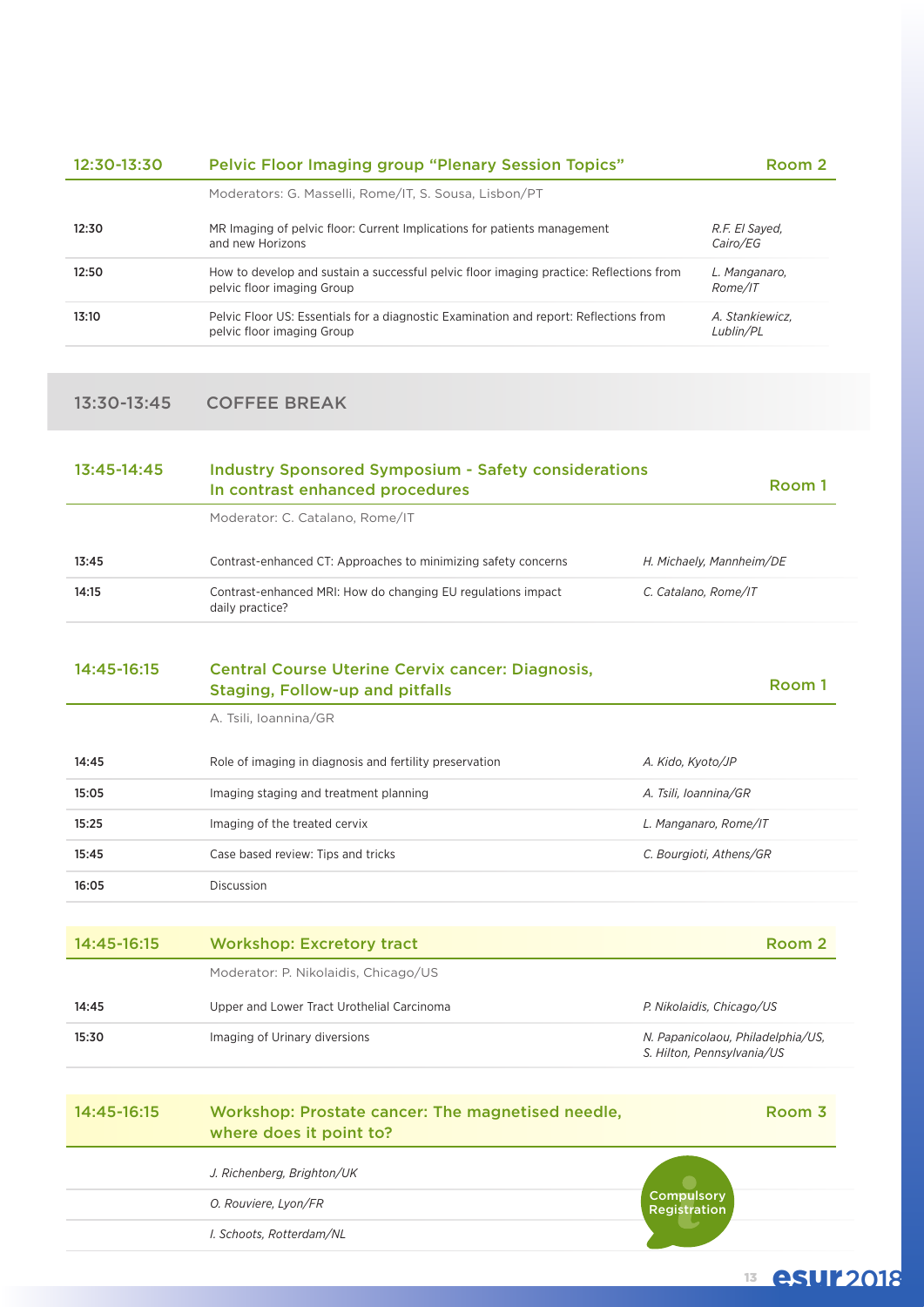

| $16:15 - 17:15$ | <b>ASAR Session: Advances in cancer therapy</b><br>Room i              |  |                        |
|-----------------|------------------------------------------------------------------------|--|------------------------|
|                 | Moderator: R. Oyen, Leuven/BE                                          |  |                        |
| 16:15           | ASAR Honorary Lecture - Advances in urogenital<br>cancer focal therapy |  | S.H. Shen, Taipei/TW   |
| 16:45           | Minimal invasive treatment of small renal masses                       |  | O. Graumann, Odense/DK |
|                 |                                                                        |  |                        |

| $16:15 - 17:15$ | <b>Workshop: Leiomyoma and Sarcomas</b>                       | Room 2                   |
|-----------------|---------------------------------------------------------------|--------------------------|
|                 | Moderator: A. Vargas, New York/US                             |                          |
| 16:15           | Update ESUR guidelines: MRI of leiomyomas                     | R. Forstner, Salzburg/AT |
| 16:35           | Uterine sarcomas. Classification and imaging findings         | A. Vargas, New York/US   |
| 16:55           | Atypical leiomyoma and leiomyosarcoma - Can we differentiate? | Y. Lakhman, New York/US  |

| 16:15-17:20<br><b>Scientific Paper Session - Gyne</b> |                                                                                                                      | Room 3                        |  |
|-------------------------------------------------------|----------------------------------------------------------------------------------------------------------------------|-------------------------------|--|
|                                                       | Moderators: O. Nikolic, Novi Sad/RS, M. Otero-Garcia, Vigo/ES                                                        |                               |  |
| 16:15                                                 | Proper selection of patients with Stress Urinary Incontinence for physiotherapy:<br>Role of Static and Dynamic MRI   | H. Kamal,<br>Cairo/EG         |  |
| 16:24                                                 | The Value of Magnetic Resonance Imaging in the Differential Diagnostic<br>of Ovarian Lesions                         | B. Olimov.<br>Moscow/RU       |  |
| 16:33                                                 | Comparison of fusion T2-DWI and PET-CT in the detection of lymph node metastasis<br>in patients with cervical cancer | M.A. Serrado,<br>Funchal/PT   |  |
| 16:42                                                 | Imaging spectrum of adnexal pathologies in young girls                                                               | S.B. Grover,<br>New Delhi/IN  |  |
| 16:51                                                 | The many faces of Mullerian Duct Anomalies                                                                           | S.B. Grover,<br>New Delhi/IN  |  |
| 17:00                                                 | Imaging-based prediction of myometrial invasion by invasive placenta<br>with presence of placental bulge sign        | L. Poder,<br>San Francisco/US |  |
| 17:09                                                 | When to perform high resolution imaging for MR evaluation of placenta<br>accreta spectrum?                           | L. Poder,<br>San Francisco/US |  |
| 17:18                                                 | Discussion                                                                                                           |                               |  |

### 17:15-17:30 COFFEE BREAK

| 17:30-18:30 | <b>Opening Ceremony - Advances in Ovary and</b><br>Room 1<br><b>Prostate Imaging</b> |                          |
|-------------|--------------------------------------------------------------------------------------|--------------------------|
|             | Moderators: L. Derchi, Genoa/IT, R. Oyen, Leuven/BE                                  |                          |
| 17:30       | Advances in Oncologic Imaging - Ovary                                                | E. Sala. Cambridge/UK    |
| 18:00       | Urogenital cancer imaging: Challenges and opportunities: Prostate cancer             | A. Padhani, Northwood/UK |

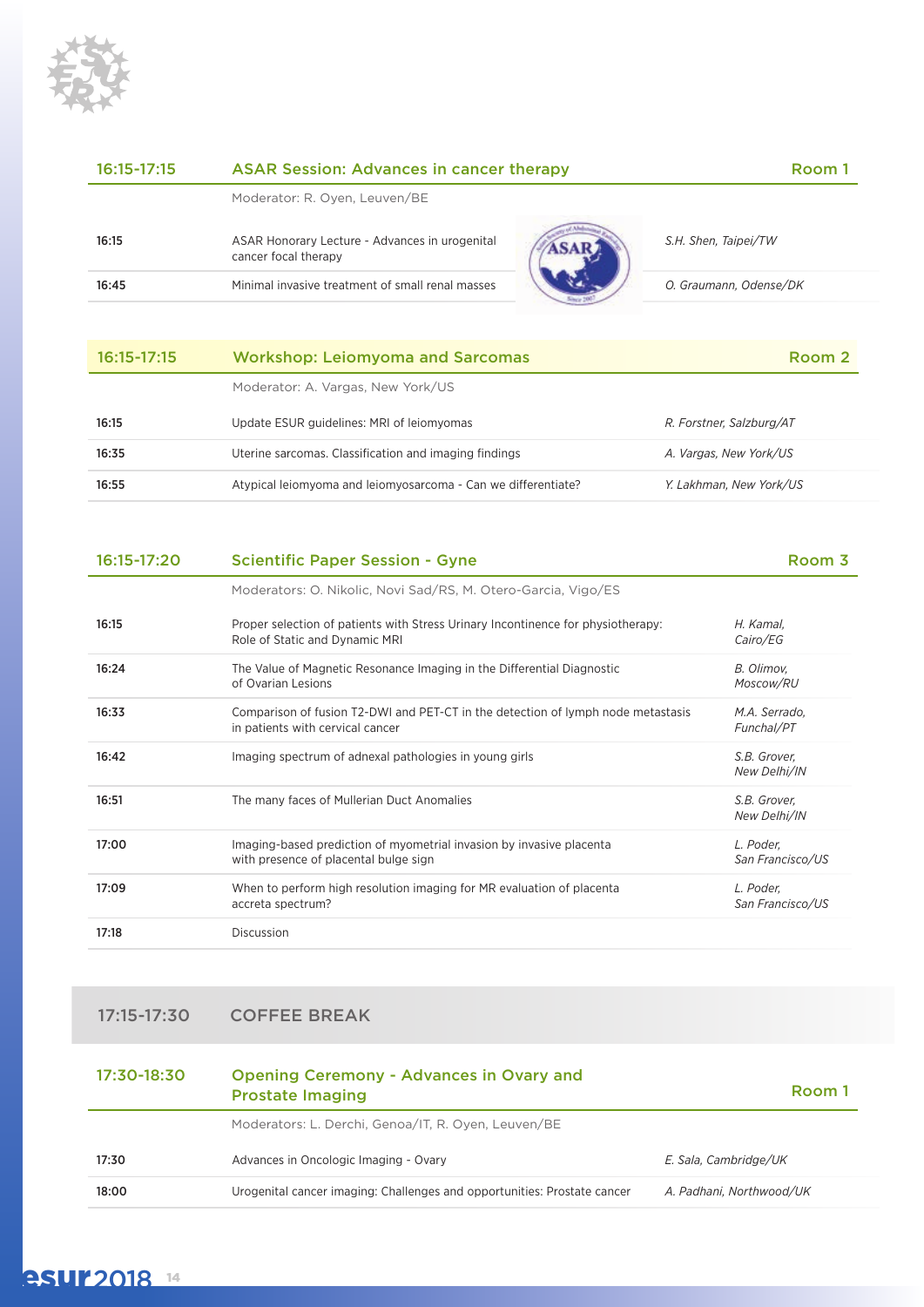# SYMPOSIUM PROGRAMME SATURDAY, SEPTEMBER 15

| 08:30-10:00 | Central Course Ovarian cancer: Diagnosis, Staging,<br><b>Follow-up and pitfalls</b> | Room 1 |
|-------------|-------------------------------------------------------------------------------------|--------|
|             | Moderators: T. Martin, Madrid/ES, I. Thomassin-Naggara, Paris/FR                    |        |

| 08:30 | Results of EuRAD study                          | I. Thomassin-Naggara, Paris/FR |
|-------|-------------------------------------------------|--------------------------------|
| 08:50 | Keys for a correct staging                      | S. Stojanovic, Novi Sad/RS     |
| 09:10 | Imaging of treated and recurrent ovarian cancer | S. Swift, Leeds/UK             |
| 09:30 | Pitfalls in the diagnosis and staging           | N. Bharwani, London/UK         |
| 09:50 | Discussion                                      |                                |

| 08:30-10:00 | Urogenital emergencies           | Room 2                                                                                |
|-------------|----------------------------------|---------------------------------------------------------------------------------------|
|             | Moderator: I. Dekkers, Leiden/NL |                                                                                       |
| 08:30       | Renal trauma                     | M.F. Bellin, Villejuif/FR<br>B. Bresson, Paris/FR<br>L. Rocher, Le Kremlin Bicêtre/FR |
| 08:50       | Bladder and urethral trauma      | B. Kim, Rochester/US                                                                  |
| 09:10       | Gyne emergencies                 | R. Nicola, Syracuse/US                                                                |
| 09:30       | Scrotal emergencies              | S. Ramanathan, Doha/QA                                                                |
| 09:50       | <b>Discussion</b>                |                                                                                       |
|             |                                  |                                                                                       |

### 08:30-10:00 Scientific Paper Session - Prostate Room 3

Moderator: V. Panebianco, Rome/IT, R. Salvador, Barcelona/ES

| 08:30 | Do we need to do 10 biopsies in PIRADS III, IV and V Prostate cancer or are the first 2<br>targeted biopsies enough?                                                                     | A. Ikwuagwu,<br>Leeds/UK  |
|-------|------------------------------------------------------------------------------------------------------------------------------------------------------------------------------------------|---------------------------|
| 08:39 | Evaluation of the impact of orientation differences between multi-parametric MR<br>and ultrasound in biopsy                                                                              | J. Piper,<br>Cleveland/US |
| 08:48 | Manual adjustment in mpMRI guided prostate biopsy significantly improves the detection<br>rate of prostate cancer: Experience in 400 patients                                            | S. Alessi,<br>Pavia/IT    |
| 08:57 | Accuracy of Pre-Operative MRI Staging versus Post-Operative Sugical Histology<br>in Patients who underwent Radical Prostatectomy                                                         | J. Chan.<br>Wrexham/UK    |
| 09:06 | Prostate Imaging Reporting and Data System (PIRADS) 3 and 4 - 1 year experience<br>from a large UK teaching hospital                                                                     | K. Fatania,<br>Leeds/UK   |
| 09:15 | How to improve the equivocal category PI-RADS score 3? Quantitative multiparametric<br>MRI assessment of prostate cancerous and non-cancerous tissue using correlative<br>histopathology | R. Campa,<br>Rome/IT      |
| 09:24 | Is the efficacy of different MR contrast agent important in detection and diagnosis<br>of prostate cancer local recurrence after radical prostatectomy by mpMRI?                         | F. Kossow.<br>Moscow/RU   |

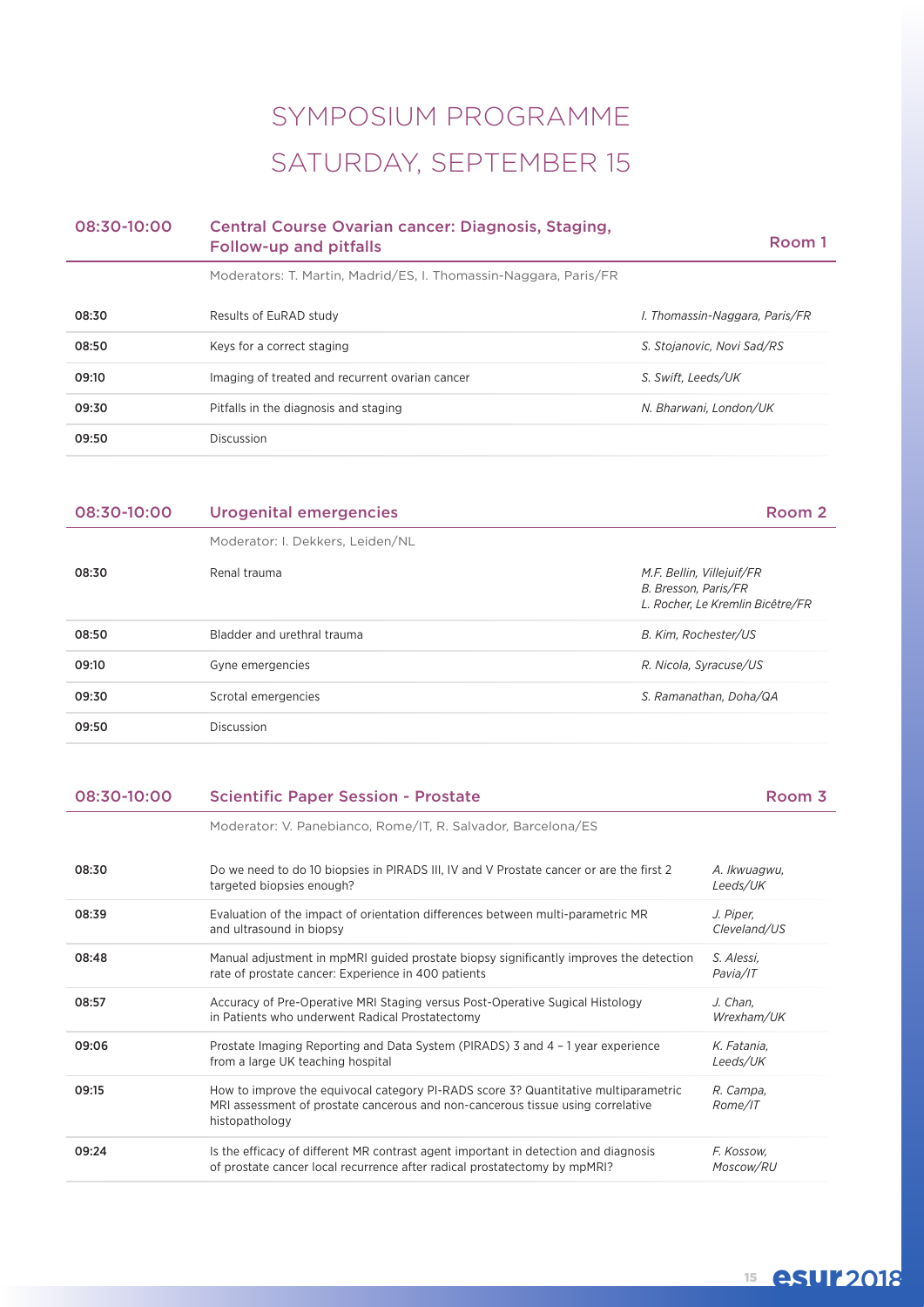

| 09:33 | The Value Of Prostate Magnetic Resonance Imaging To Determine Radial Distance<br>Of Extraprostatic Extension             | A. Onav.<br>Ankara/TR   |
|-------|--------------------------------------------------------------------------------------------------------------------------|-------------------------|
| 09:42 | Preoperative staging of prostate cancer. Which modality of multiparameteric MRI<br>is the most sensitive and specific?   | F. Kossow.<br>Moscow/RU |
| 09:51 | Development of an extraprostatic extension imaging score based on multiparametric<br>MRI and histopathology correlations | R. Campa.<br>Rome/IT    |

### 10:00-10:30 COFFEE BREAK

| 10:30-12:00 | <b>ESGAR-ESUR Joint Session - Diffusion MRI</b> |                                                        | Room 1                    |
|-------------|-------------------------------------------------|--------------------------------------------------------|---------------------------|
|             | Moderator: A. Ba-Ssalamah, Vienna/AT            |                                                        |                           |
| 10:30       | DWI of the liver                                |                                                        | A. Ba-Ssalamah, Vienna/AT |
| 10:50       | DWI of the pancreas                             | European Society<br>Campingstinal and Abdomin<br>Radio | M.A. Bali, London/UK      |
| 11:10       | DWI of the kidney                               |                                                        | H. Thoeny, Bern/CH        |
| 11:30       | DWI of the prostate                             |                                                        | R. Oyen, Leuven/BE        |
| 11:50       | Discussion                                      |                                                        |                           |

| 10:30-11:30 | <b>Workshop: Contrast-enhanced Ultrasound of the kidney</b>                     | Room 2                          |
|-------------|---------------------------------------------------------------------------------|---------------------------------|
|             | Moderator: M. Bertolotto, Trieste/IT                                            |                                 |
| 10:30       | CEUS in native kidney                                                           | M. Bertolotto, Trieste/IT       |
| 11:00       | CEUS in renal transplantation                                                   | J.M. Correas, Paris/FR          |
|             |                                                                                 |                                 |
| 10:30-12:00 | Workshop: A primer to read MRI of the prostate<br>including PIRADS 2 and beyond | Room 3                          |
|             | Moderator: J.C. Vilanova, Girona/ES                                             |                                 |
|             | J. Richenberg, Brighton/UK                                                      |                                 |
|             | J.C. Vilanova, Girona/ES                                                        |                                 |
|             |                                                                                 |                                 |
| 12:00-13:00 | Testicular cancer - How to manage today                                         | Room 1                          |
|             | Moderator: M. Bertolotto, Trieste/IT                                            |                                 |
| 12:00       | Multiparametric US                                                              | J. Richenberg, Brighton/UK      |
| 12:20       | Staging and follow-up strategies                                                | P. Ramchandani, Philadelphia/US |
| 12:40       | Hybrid imaging - When and why                                                   | P. Paredes, Barcelona/ES        |

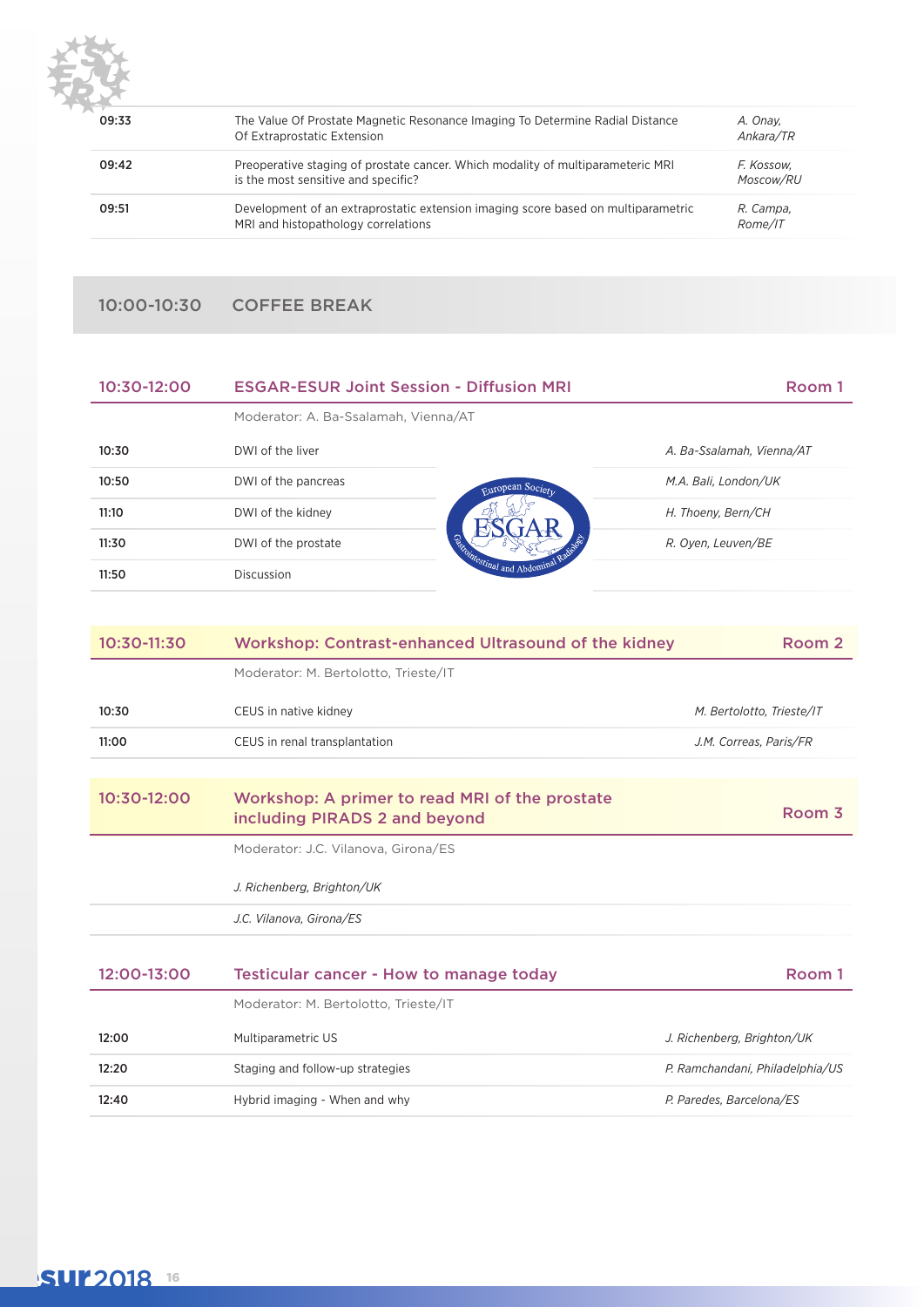| 12:00-13:00 | <b>Pediatric Urogenital Session</b>                                                                          | Room 2                |
|-------------|--------------------------------------------------------------------------------------------------------------|-----------------------|
|             | Moderator: L. Farras, Andorra/AD                                                                             |                       |
| 12:00       | What is new in imaging childhood urogenital conditions - Update on recent<br>ESPR task force recommendations | M. Riccabona, Graz/AT |
| 12:30       | ce-VUS in children - When and how                                                                            | M. Riccabona. Graz/AT |

| 12:00-13:00 | <b>Workshop Session: Adrenal disorders and Unusual</b><br>genitourinary neoplasms | Room 3                          |
|-------------|-----------------------------------------------------------------------------------|---------------------------------|
|             | Moderator: A. Sierra, Barcelona/ES                                                |                                 |
| 12:00       | Adrenal medullary disorders: Phaeochromocytomas and more                          | A. Sahdev. London/UK            |
| 12:30       | Very unusual genitourinary neoplasms and their presentations                      | J. Cernigliaro, Jacksonville/US |

13:00-14:15 LUNCH BREAK

| 14:15-15:45 | <b>Central Course Prostate cancer: Diagnosis,</b><br><b>Staging, Follow-up and pitfalls</b>      | Room 1                      |
|-------------|--------------------------------------------------------------------------------------------------|-----------------------------|
|             | Moderator: G. Villeirs, Ghent/BE                                                                 |                             |
| 14:15       | Doctor, my PSA is elevated: What now? How to diagnose prostate cancer                            | T. Barrett.<br>Cambridge/UK |
| 14:35       | My biopsy shows prostate cancer: How bad is it? How to stage prostate cancer                     | G. Petralia,<br>Milan/IT    |
| 14:55       | My prostate cancer was cured, but my PSA rises again! How to detect recurrent<br>prostate cancer | V. Panebianco,<br>Rome/IT   |
| 15:15       | You told me I had cancer, but I haven't! Pitfalls in the diagnosis and staging                   | J.C. Vilanova.<br>Girona/ES |
| 15:35       | Discussion                                                                                       |                             |

| 14:15-15:15 | <b>Workshop: Uterine congenital abnormalities</b><br>and clinical implications | Room 2                    |
|-------------|--------------------------------------------------------------------------------|---------------------------|
|             | Moderator: L. Manganaro, Rome/IT                                               |                           |
| 14:15       | Classification and imaging techniques                                          | C. Alt-Radtke, Erkrath/DE |
| 14:35       | Easy and not so easy cases                                                     | C. Maciel. Porto/PT       |
| 14:55       | Special aspects of MDA in children                                             | L. Lobo. Lisbon/PT        |

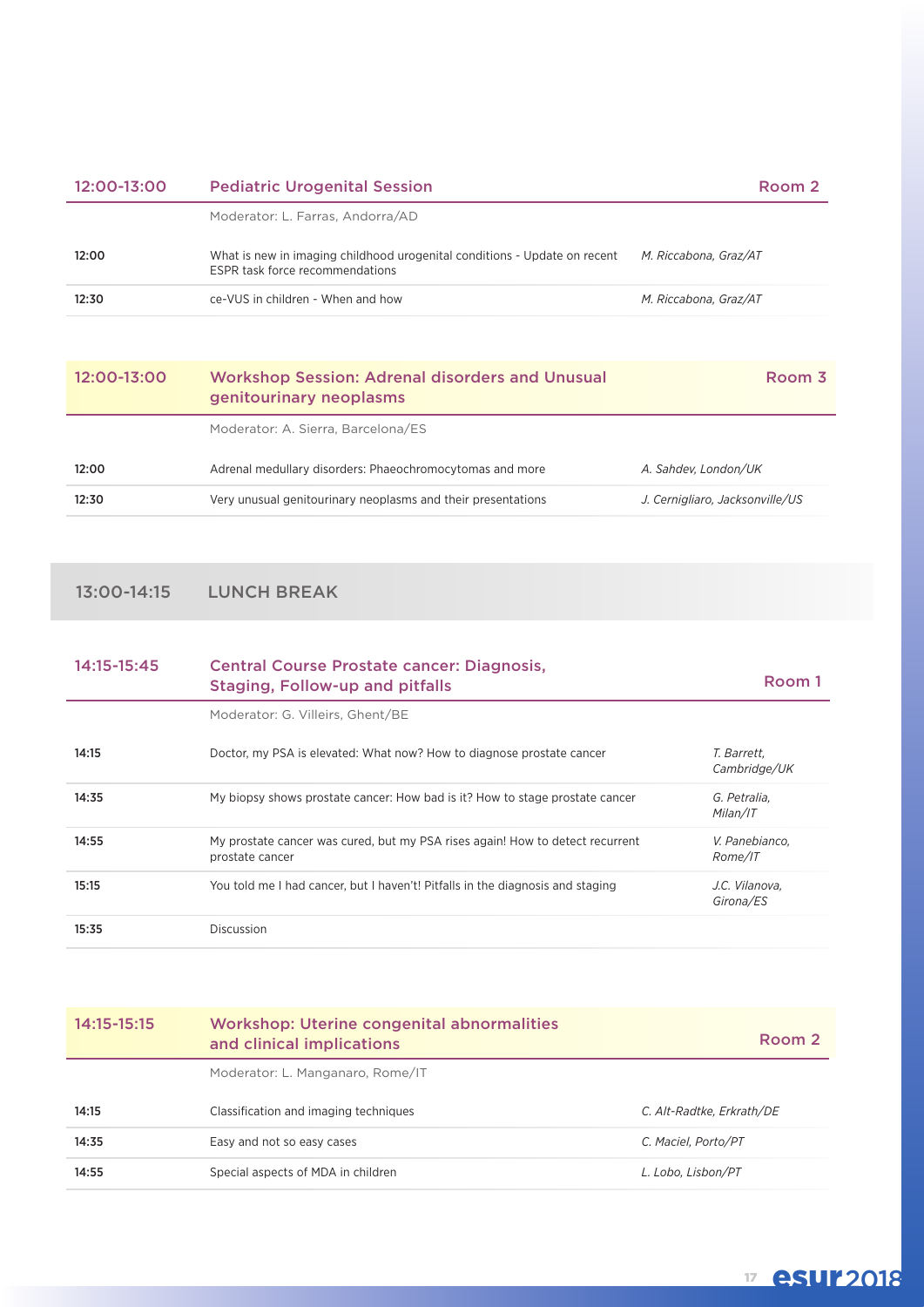

| 14:15-15:35 | How I do it: Adrenal masses, renal transplant,<br>endometriosis, bladder tumors | Room 3                         |
|-------------|---------------------------------------------------------------------------------|--------------------------------|
|             | Moderator: L. Buñesch, Barcelona/ES                                             |                                |
| 14:15       | Incidental adrenal nodules/masses                                               | <i>I. Francis, Michigan/US</i> |
| 14:35       | How I manage renal transplant                                                   | J. Belfield. Liverpool/UK      |
| 14:55       | How I evaluate endometriosis                                                    | A. Ertmer. Zurich/CH           |
| 15:15       | Staging and tissue characterization of urinary bladder tumors                   | Y. Narumi, Osaka/JP            |
|             |                                                                                 |                                |

| 15:45-16:45 | <b>SAR Honorary Lecture - Advances in molecular</b><br>imaging for urogenital cancers | Society a                           | Room 1                       |  |
|-------------|---------------------------------------------------------------------------------------|-------------------------------------|------------------------------|--|
|             | Moderator: B. Hamm, Berlin/DE                                                         | Abdominal<br>Radiology <sup>-</sup> |                              |  |
| 15:45       | SAR Honorary Lecture - Advances in molecular imaging for urogenital cancers           |                                     | T. Hope,<br>San Francisco/US |  |
|             |                                                                                       |                                     |                              |  |

| 15:45-17:15 | <b>Contrast Media Safety Session</b>                                  | Room 2                           |
|-------------|-----------------------------------------------------------------------|----------------------------------|
|             | Moderator: A.J. van der Molen. Leiden/NL                              |                                  |
| 15:45       | Overview of Gd deposition - Is there a Need for a EU Research Agenda? | C. Quattrocchi.<br>Rome/IT       |
| 16:10       | Implementation of the new ESUR Guidelines for Prevention of PC-AKI    | I. Dekkers.<br>Leiden/NL         |
| 16:35       | Management of hypersensitivity reactions to GBCA                      | A.J. van der Molen.<br>Leiden/NL |
| 17:00       | Discussion                                                            |                                  |

| 15:45-17:15 | Hands on pelvic floor workshop                                                                                    | Room 3                            |
|-------------|-------------------------------------------------------------------------------------------------------------------|-----------------------------------|
|             | Coordinator: R.F. El Sayed, Cairo/EG<br>Workshop instructors: J. Almeida, R. Lucas, S. Ramanathan, O. Stankiewicz | Compulsory<br><b>Registration</b> |

| 16:45-17:15 | mpMRI Prostate- Prostatitis can spoil the party! | Room 1 |
|-------------|--------------------------------------------------|--------|
|             | R. Jvoti. Canberra/AU                            |        |

### 17:15-17:30 COFFEE BREAK

| 17:30-18:30 | <b>Challenging Urogenital cases - Quiz Session</b> |
|-------------|----------------------------------------------------|
|             | R. Salvador, Barcelona/ES                          |
|             | G. Tardáguila, Vigo/ES                             |

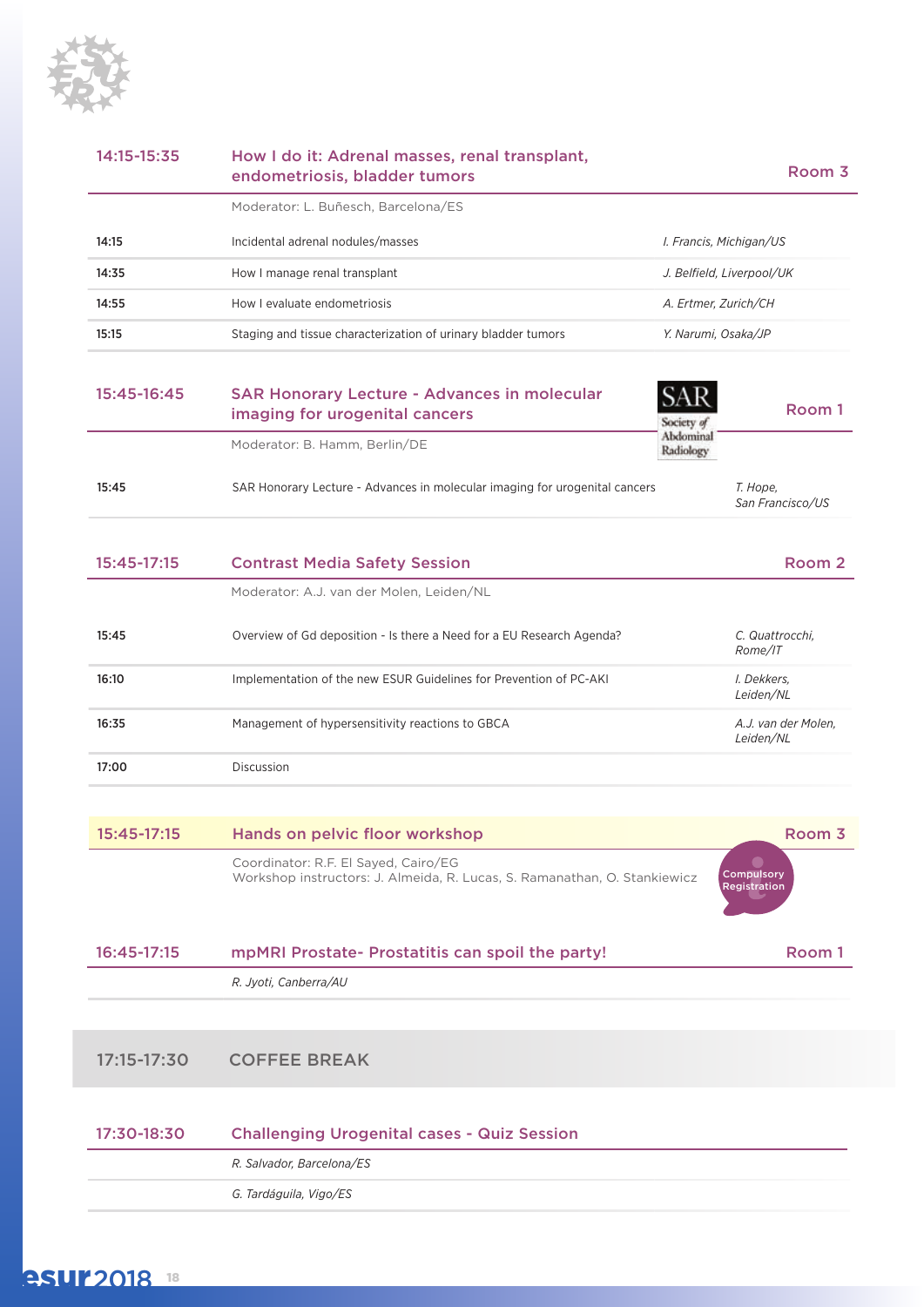# SYMPOSIUM PROGRAMME SUNDAY SEPTEMBER 16

| 08:30-10:00 | <b>Ablation of the kidney</b>                                                                                                                                    | Room 1                            |
|-------------|------------------------------------------------------------------------------------------------------------------------------------------------------------------|-----------------------------------|
|             | Moderator: X Serres Creixams, Barcelona/ES                                                                                                                       |                                   |
|             | J.M. Correas, Paris/FR                                                                                                                                           |                                   |
|             | C. Montealegre, Barcelona/ES                                                                                                                                     |                                   |
|             | X. Serresw Creixams, Barcelona/ES                                                                                                                                |                                   |
|             |                                                                                                                                                                  |                                   |
| 08:30-10:00 | Hands on pelvic floor workshop                                                                                                                                   | Room 2                            |
|             | Coordinator: R.F. El Sayed, Cairo/EG<br>Workshop instructors: J. Almeida, R. Lucas, S. Ramanathan, O. Stankiewicz                                                | Compulsory<br><b>Registration</b> |
| 08:30-10:00 | Scientific Paper Session - Scrotum, Bladder, Prostate                                                                                                            | Room 3                            |
|             | Moderator: B. Paño, Barcelona/ES, C. Nicolau, Barcelona/ES                                                                                                       |                                   |
| 08:30       | Characterization of the diffusion tensor imaging properties of normal testicles<br>using high-resolution multi-b value protocol at 3T                            | N. Nissan, Tel<br>Hashomer/IL     |
| 08:39       | MRI of the scrotum for the evaluation of the azoospermic male                                                                                                    | K. Skrobisz,<br>Gdansk/PL         |
| 08:48       | The added value of scrotal palpation during testicular ultrasound (US): a technical note                                                                         | J.P. Zawaideh.<br>Genoa/IT        |
| 08:57       | Validation of Vesical Imaging Reporting and Data System (VI-RADS)<br>in patients with bladder cancer at a single reference centre                                | A. Carboni,<br>Rome/IT            |
| 09:06       | How Can Dynamic Contrast Enhanced MRI Help in Prediction of Aggressiveness<br>of Urinary Bladder Cancer?                                                         | R.T. Abouelkheir.<br>Mansoura/EG  |
| 09:15       | Referer confidence in a negative MR of the prostate for the detection of clinically<br>significant prostate cancer                                               | M. Ahmad,<br>Bradford/UK          |
|             | <b>Poster Snapshots</b>                                                                                                                                          |                                   |
| 09:24       | The diagnostic value of MR imaging in predicting muscle invasion of bladder cancer:<br>3D-FRFSE with oblique-plane versus conventional T2WI three-plane sequence | A. Higashiyama,<br>Osaka/JP       |
| 09:33       | Discussion                                                                                                                                                       |                                   |
|             |                                                                                                                                                                  |                                   |

10:00-10:30 COFFEE BREAK

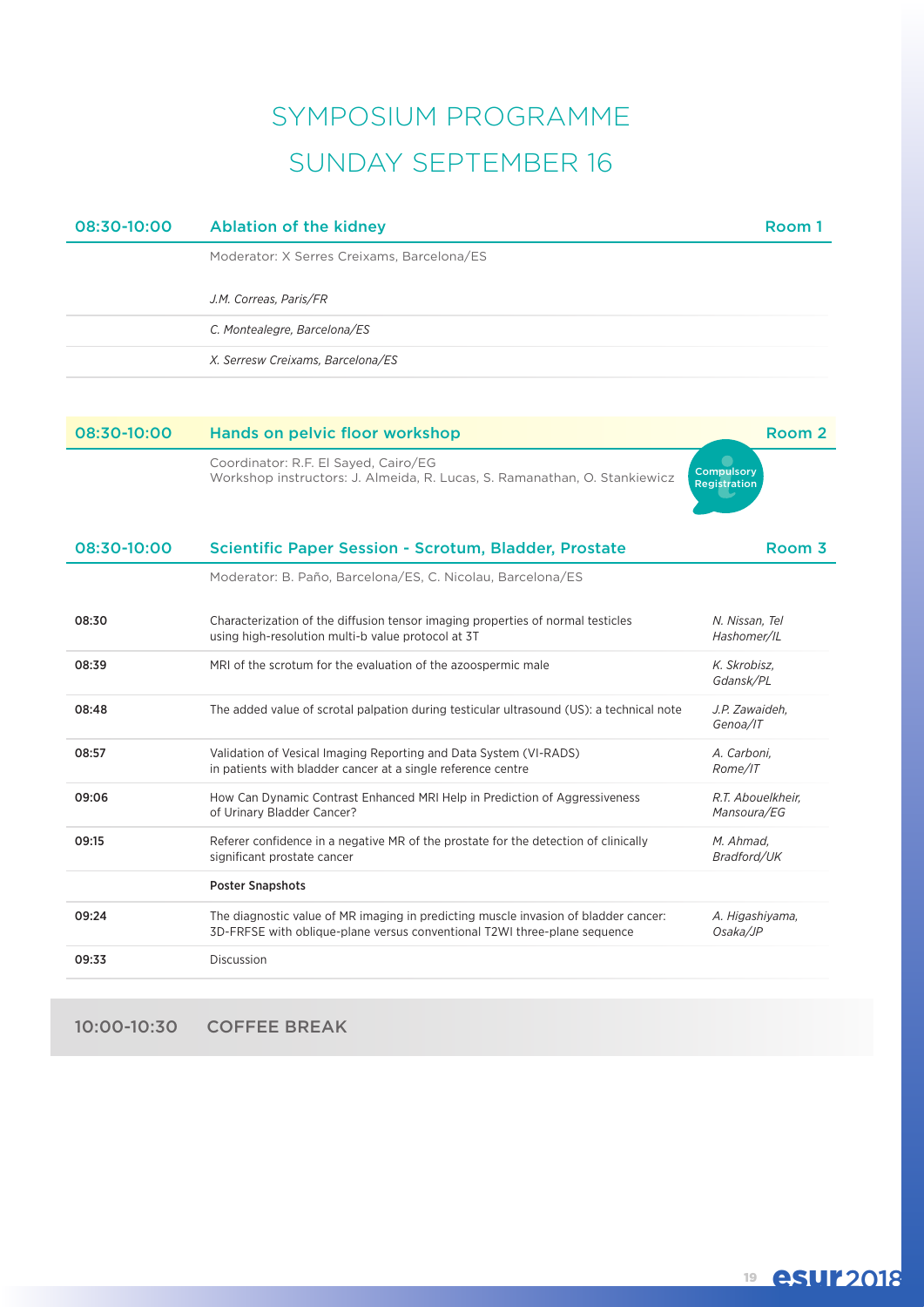

| 10:30-12:00 | <b>Central Course Endometrial cancer: Diagnosis,</b><br>Staging, Follow-up and pitfalls | Room 1                        |
|-------------|-----------------------------------------------------------------------------------------|-------------------------------|
|             | Moderator: R. Forstner, Salzburg/AT                                                     |                               |
| 10:30       | Vaginal bleeding: Which one might be cancer?                                            | M. Basta Nikolic. Novi Sad/RS |
| 10:50       | Update in the clinical strategies of endometrial cancer                                 | B. Gil, Barcelona/ES          |
| 11:10       | Imaging staging and treatment planning                                                  | S. Nougaret, Montpellier/FR   |
| 11:30       | Case based review: Tips and tricks                                                      | T.M. Cunha. Lisbon/PT         |
| 11:50       | Discussion                                                                              |                               |

| 10:30-12:00 | Workshop: Pitfalls and tricks on mpMRI of the prostate     | Room 2                   |
|-------------|------------------------------------------------------------|--------------------------|
|             | Moderator: J.C. Vilanova, Girona/ES                        |                          |
|             | A. Luna Alcala, Madrid/ES                                  |                          |
|             | J.C. Vilanova, Girona/ES                                   |                          |
|             |                                                            |                          |
| 12:00-13:00 | <b>Gynecological cancer: PET-CT, Vulvar cancer</b>         | Room 1                   |
|             | Moderators: C. Nicolau, Barcelona/E, B. Paño, Barcelona/ES |                          |
| 12:00       | PET-CT for the evaluation of gynecological cancer          | P. Paredes, Barcelona/ES |

| $12:00 - 13:00$ | <b>Workshop: MRI of the penis</b>    | Room 2 |
|-----------------|--------------------------------------|--------|
|                 | Moderator: M. Bertolotto, Trieste/IT |        |
|                 | M. Bertolotto, Trieste/IT            |        |
|                 | S. Ramanathan, Doha/QA               |        |

13:00-13:30 CLOSING & AWARDINGS

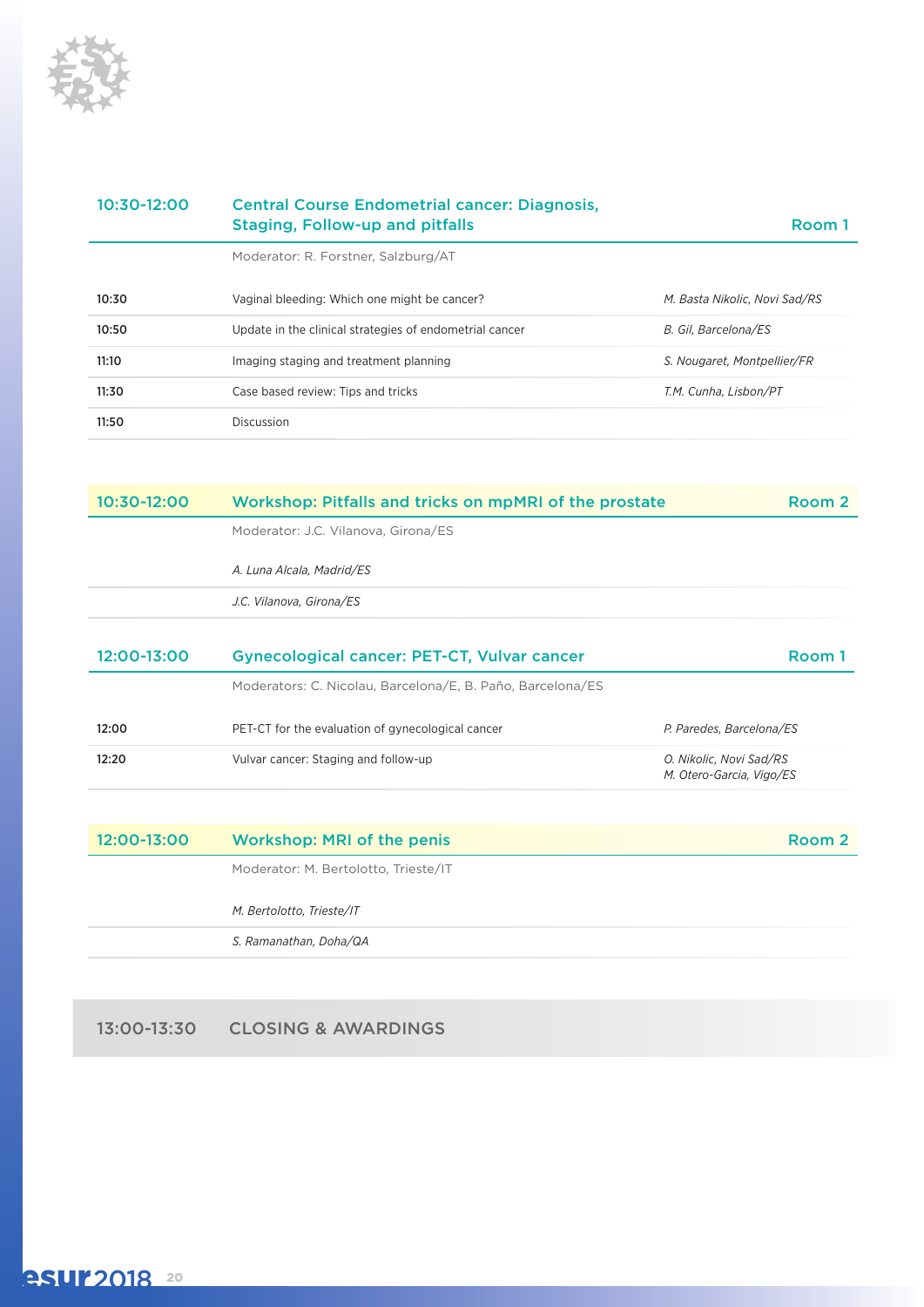## WORKSHOP OVERVIEW

#### ESUR 2018 WORKSHOP REGISTRATION

Two of our featured workshops require prior registration: 1) Prostate cancer: The magnetised needle, where does it point to? 2) Hands on pelvic floor

All other workshops are open!

Please note that the number of places for each workshop is limited!

#### Workshop: Prostate cancer: The magnetised needle, where does it point to?

Workshop Coordinator: J. Richenberg, Brighton/UK O. Rouviere, Lyon/FR I. Schoots, Rotterdam/NL

The role of MRI in investigating those with suspected prostate cancer is established. The expert panel will debate on more controversial topics in biopsy decision-making:

- upfront MRI in all men?
- negative predictive value of MRI how good? biopsy threshold PI-RADS 3 or 4?
- when (only) MRI-targeted biopsy? when systematic biopsies?
- risk stratification: pre-MRI and post-MRI?

The workshop will be lively and the audience will be expected to take sides!

Date and time: Friday, September 14, 2018 ll 09:00-10:30 (repeated) Friday, September 14, 2018 ll 14:45-16:15

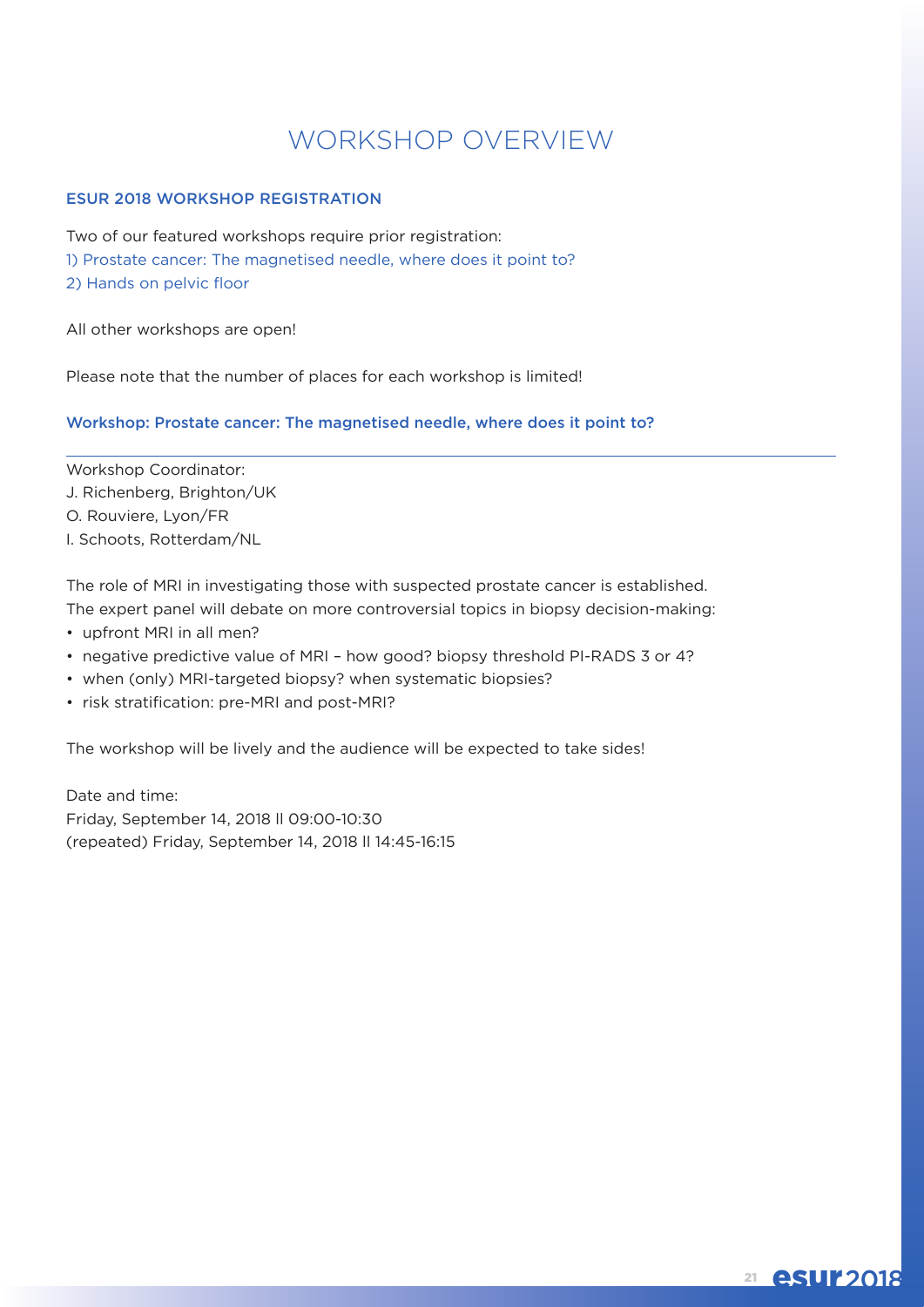

Workshop Coordinator: R. Farouk El Sayed, Cairo/EG Workshop Instructors: J. Almeida, R. Lucas, S. Ramanathan, O. Stankiewicz

Specific objectives of each lecture are as follows:

• Comprehensive MR technique for evaluation of the pelvic floor including appropiate sequences, utility of rectal contarst and defecation phase, appropiate technologist education and patient coaching.

• Anatomic review of the pelvic floor including levator anatomy and landmarks used in functional evawluation.

• Functional imaging of the pelvic floor including appropiate measurement and grading of prolapse in the anterior, middle and posterior compartments as well as assessment of anorectal and defecatory dysfunction.

• Appropiate reporting of MR defocography – what the referring physicians want to know.

Date and time: Saturday, September 15, 2018 ll 15:45-17:15 (part 1) Sunday, September 16 ll 08:30-10:00 (part 2)

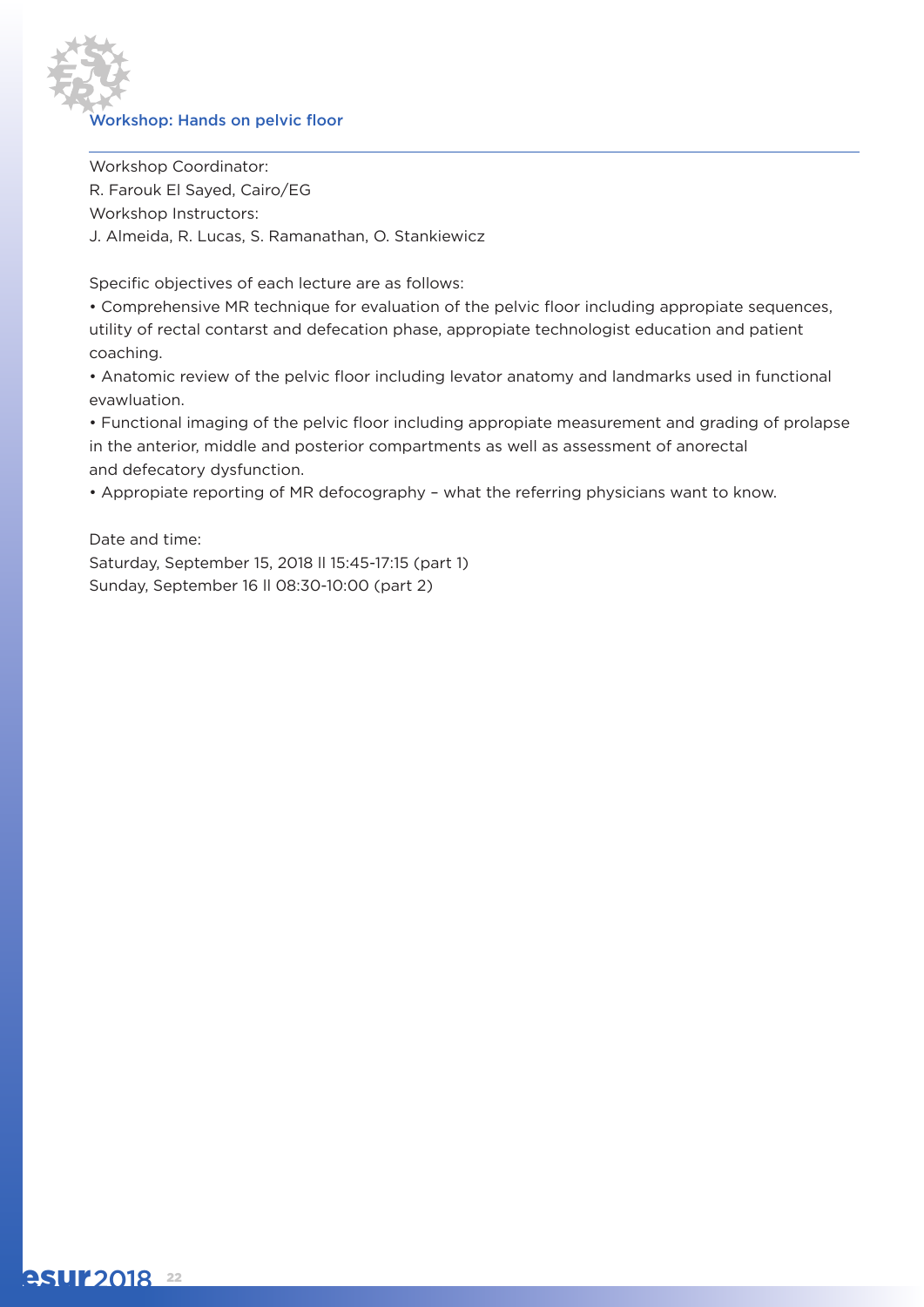## CME ACCREDITATION

The ESUR 2018 Symposium, Barcelona, Spain, 13/09/2018-16/09/2018 has been accredited by the European Accreditation Council for Continuing Medical Education (EACCME®) with 20 European CME credits (ECMEC®s). Each medical specialist should claim only those hours of credit that he/she actually spent in the educational activity.

Delegates can pick up their confirmation of attendance at the registration desk from Friday, 12:00 onwards.

#### Potential Conflict of Interest Disclosures

It is the policy of the European Society of Urogenital Radiology to ensure balance, independence, objectivity, and scientific rigour in the congress programme. Knowledge of possible relationships with sponsors of any kind is mandatory in order to reinforce the educational and scientific message and to relieve any suspicion of bias.

Any potential conflict of interest involving ESUR speakers should be made known so that the audience may form their own judgements about the presentation with a full disclosure of the facts. It is for the audience to determine whether the presenter's external interest may reflect a possible bias in either the work carried out or the conclusions presented. The individual listed below disclosed the following relationships:

#### H. Thoeny, GUERBET SA.

## GENERAL INFORMATION

#### CONGRESS VENUE

Crowne Plaza Barcelona – Fira Center Avenida Rius I Taulet, 1-3 Barcelona 8004 **Spain** 

#### ORGANISING SECRETARIAT

Education Congress Research GmbH c/o ESUR 2018 Am Gestade 1 1010 Vienna, Austria office@esur2018.org

#### ONSITE SYMPOSIUM OFFICE

In case of any questions, kindly consult the registration desk, staff persons will be happy to assist you.

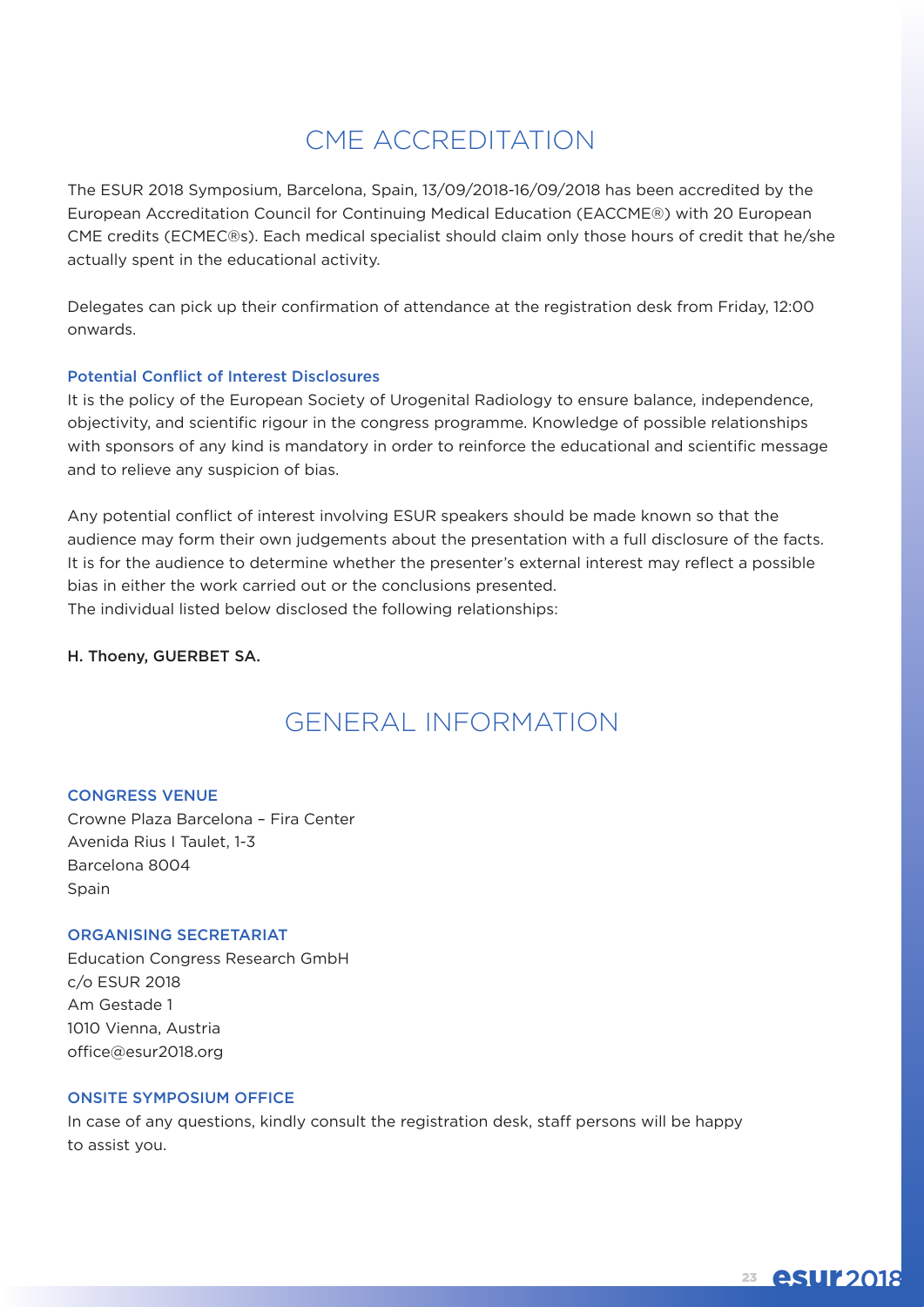

#### Registration Desk Opening Hours

| Thursday, September 13 | 13:00-19:30 |
|------------------------|-------------|
| Friday, September 14   | 08:00-18:30 |
| Saturday, September 15 | 08:00-18:30 |
| Sunday, September 16   | 08:00-13:30 |

#### CONFERENCE LANGUAGE

The meeting will be held in English. No simultaneous translation will be offered.

#### REGISTRATION FEE FOR DELEGATES INCLUDES:

- admittance to all scientific sessions
- admittance to the industry exhibition
- congress programme
- certificate of attendance
- coffee breaks

#### BADGE/TICKETS

You are kindly asked to wear your badge visible on the congress grounds at all time. Pre-ordered evening events tickets will be handed out additionally to the congress badge (if you have not received your pre-ordered tickets, please contact the registration staff members). Evening event tickets may be purchased onsite at the registration desk upon availability.

#### INTERNET/WIFI

All participants will have complimentary internet/WIFI access.

#### MEDIA CENTER

Speakers are reminded to check in at the Media Center at least two hours prior to their scheduled presentation. Workstations and trained staff will be at the speakers' disposal. Please note that the Media Center should not be used to prepare your entire presentation and that due to the large number of speakers the workstations are only available for minor editing.

#### SPEAKER GUIDELINES

You are kindly requested to submit your presentation two hours before your session starts at the latest (USB sticks are recommended).

All presentations have to be uploaded to the conference IT-system. No personal computer will be accepted for projection.

Please be at the lecture room at the latest five minutes prior to the start of your session and identify yourself to the chairs.

#### EPOSTERSONLINE AREA

Several workstations are available in the ePostersOnline Area at which the current electronic exhibits can be viewed by the congress participants during and after the congress. Connect your own mobile device and browse through ESUR 2018 Posters: https://epostersonline.com/esur2018

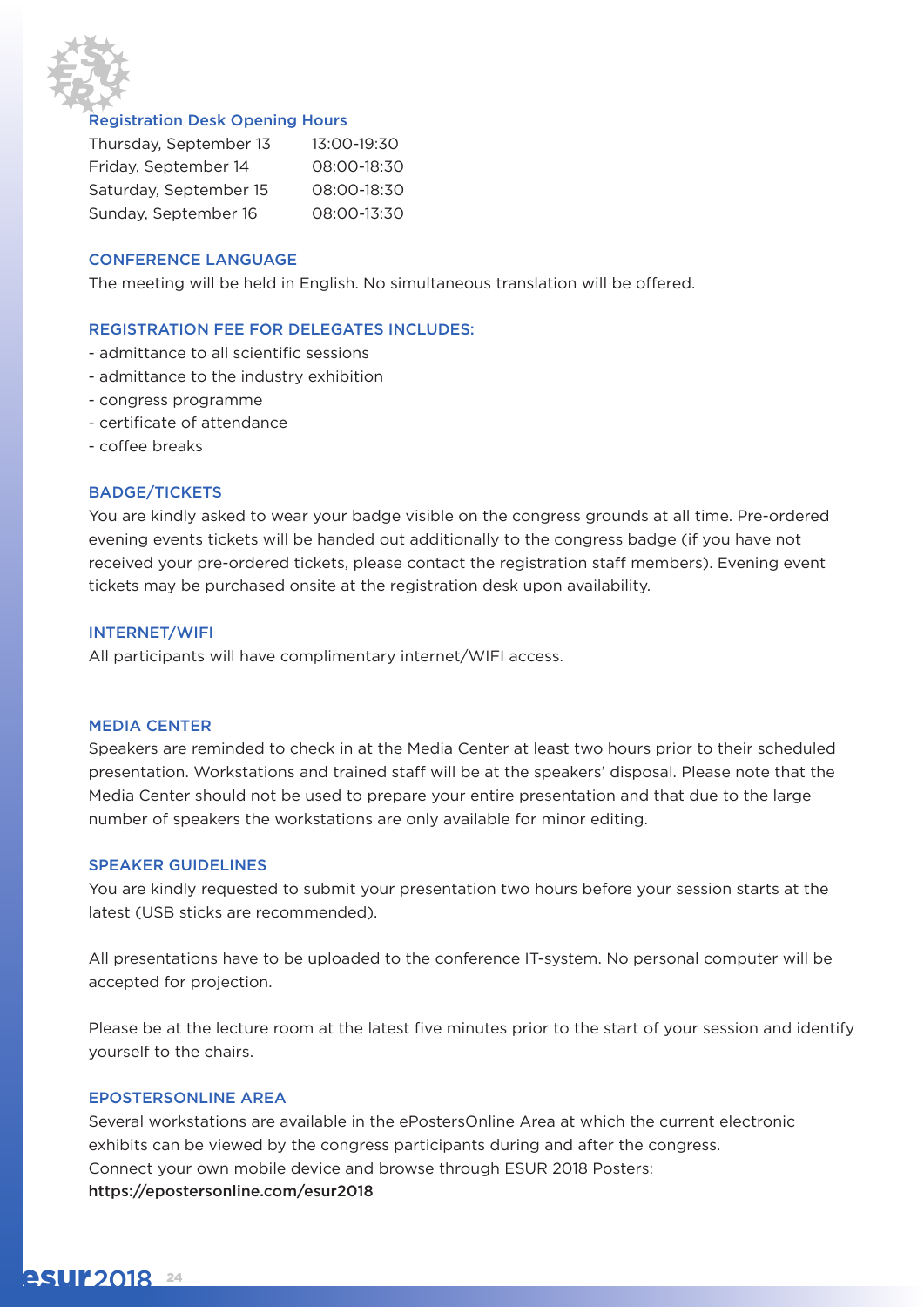## SPONSORS

#### **EXHIBITION**

Why visit? Source innovative products, meet new contacts and build networks!

#### EXHIBITION TIMES:

September 13, 14:00–18:00 September 14, 09:00-18:00 September 15, 09:00-18:00 September 16, 09:00-13:00

We thank our industry partners for their higly appreciated support of ESUR.

#### LIST OF EXHIBITORS









# INDUSTRY SPONSORED SYMPOSIUM

## Friday, September 14



| $13:45-14:45$ | <b>Industry Sponsored Lunch Symposium - Safety</b><br>considerations in contrast enhanced procedures | Room 1                      |
|---------------|------------------------------------------------------------------------------------------------------|-----------------------------|
|               | Moderator: C. Catalano, Rome/IT                                                                      |                             |
|               | Contrast-enhanced CT: Approaches to minimizing safety concerns                                       | H. Michaely,<br>Mannheim/DE |
|               | Contrast-enhanced MRI: How do changing EU regulations impact daily practice?                         | C. Catalano,<br>Rome/IT     |

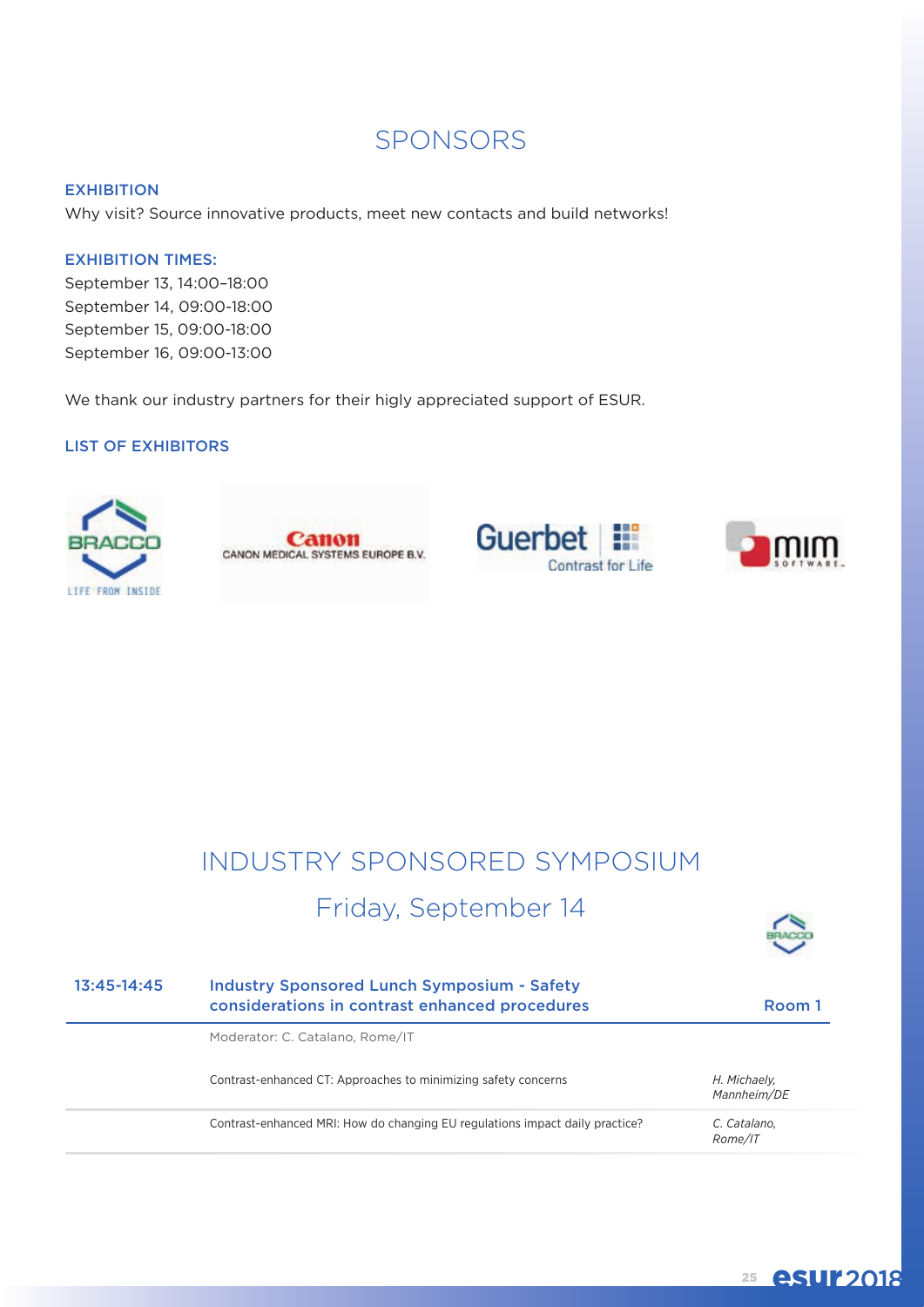# WELCOME RECEPTION

### Friday, September 14, 2018 l 18:30

Crowne Plaza Barcelona – Fira Center Avenida Rius I Taulet, 1-3, Barcelona 8004, Spain

We cordially invite you to the ESUR 2018 Welcome Reception, which starts after the scientific programme. Take the chance and get in touch with experts and colleagues from Europe and from all over the world.

### We are looking forward to seeing you!



## ESUR Tapas Dinner

### Saturday, September 15, 2018 l 19:30

Restaurant Ultramarinos Les Rambles des Caputxins, 31, 08002 Barcelona

**r** 2018

esuran and